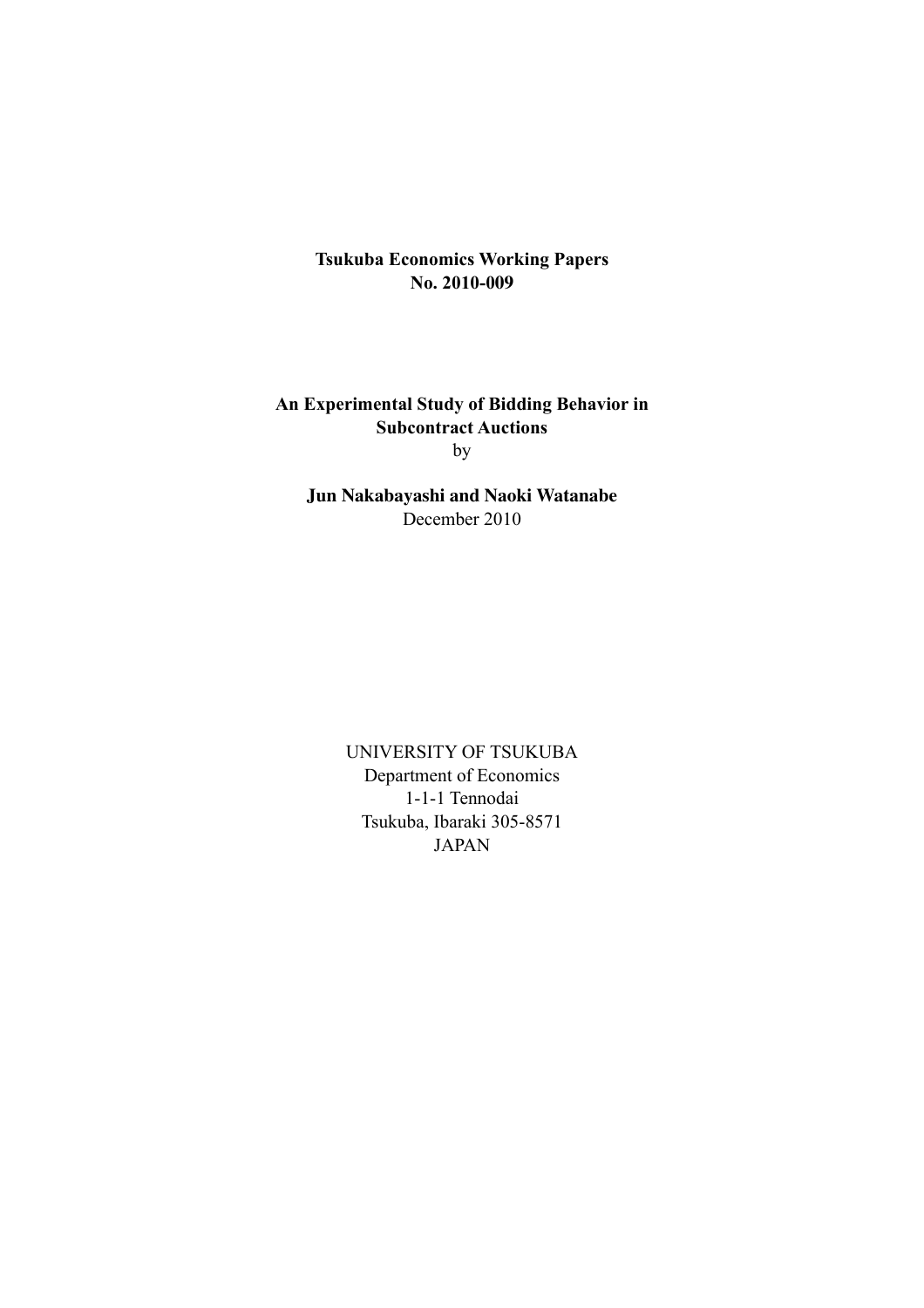# An Experimental Study of Bidding Behavior in Subcontract Auctions<sup>∗</sup>

Jun Nakabayashi*†* and Naoki Watanabe*‡*

December 15, 2010

#### Abstract

It is commonly observed in practices that prime contractors solicit subcontract bids, prior to submitting their bids in procurement auctions: the auctioneers in subcontract auctions will become bidders in a procurement auction. This point is remarkably different from the standard theory of procurement auction. We presented a simple model of such subcontract auctions and conducted a laboratory experiment to examine the bidding behavior derived theoretically. We observed that in the subcontract auction, (1) subjects bid following the equilibrium bidding function derived theoretically, (2) the revenue equivalence between first-price and second-price mechanisms breaks down, and (3) the first-price mechanism more likely achieves *ex post* efficient allocations than the second-price mechanism.

*JEL Classification Numbers*: C91, D44, D82

*Keywords*: procurement auction, subcontracting, experiment

<sup>∗</sup>The authors wish to thank Kenju Akai, Eizo Akiyama, Nick Feltovich, Mamoru Kaneko, Stephen Turnbull, and Tao-yi Joseph Wang for their helpful comments. The earlier draft of this paper was entitled as "Procurement Auctions with Pre-Award Subcontracting: A Laboratory Experiment", and presented at the International Conference 2010 at the Kyoto Sangyo University and SAET Conference 2010. This research was supported by the MEXT Grant-in-Aid 22370186 (Nakabayashi) and 21730183 (Watanabe). All remaining errors are our own.

*<sup>†</sup>*Graduate School of Humanities and Social Sciences, University of Tsukuba, 1-1-1 Tennodai, Tsukuba, Ibaraki 305-8571, Japan. E-mail: nakabayashi@dpipe.tsukuba.ac.jp.

*<sup>‡</sup>*Graduate School of Systems and Information Engineering, University of Tsukuba, 1-1-1 Tennodai, Tsukuba, Ibaraki 305-8573, Japan. E-mail: naoki50@sk.tsukuba.ac.jp.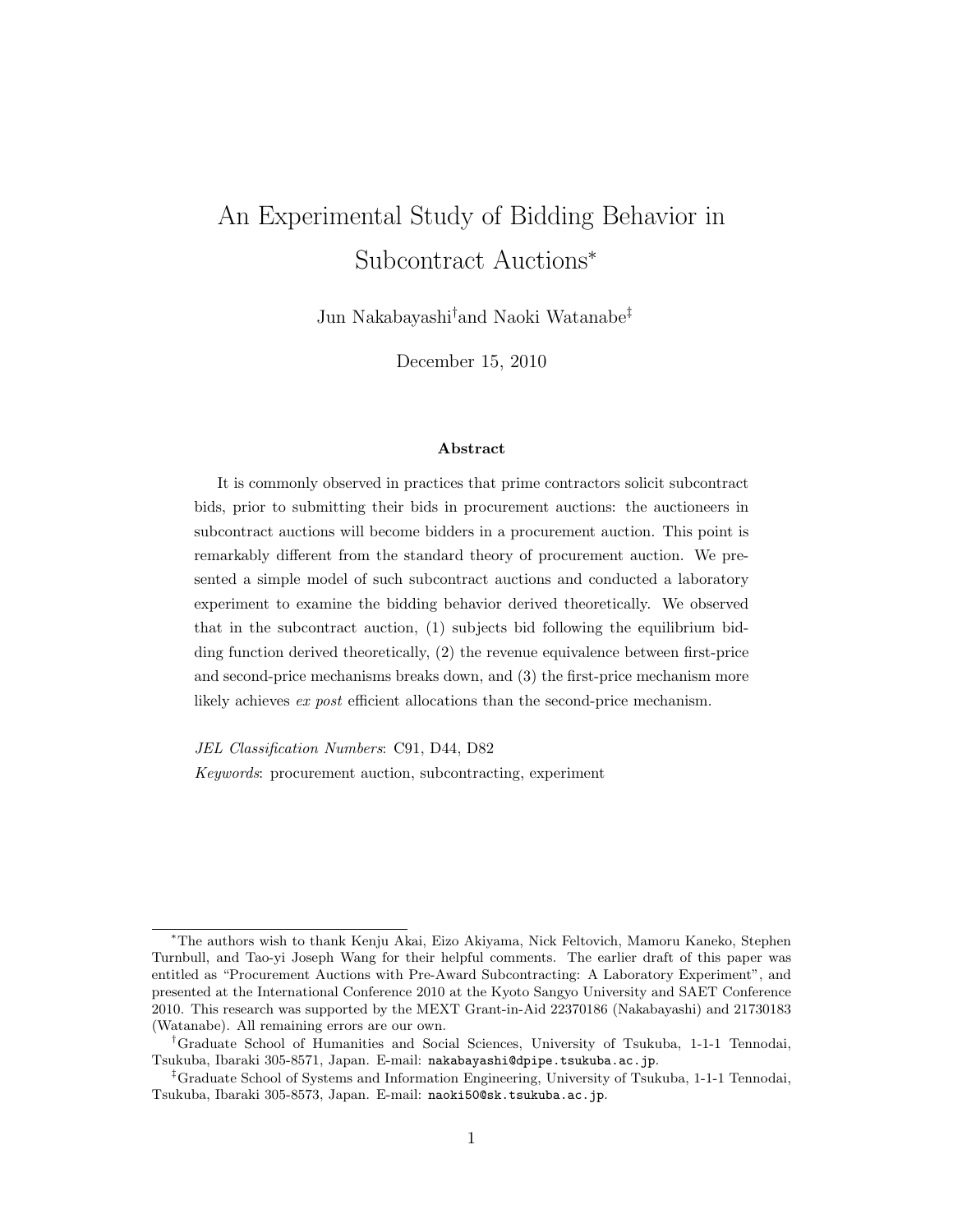# 1 Introduction

It is commonly observed in practices that, to make lower bids in procurement auctions, prime contractors solicit bids and make subcontract agreements with the agents who can complete subcontractable works with lower costs than the prime contractors do by themselves. Accordingly, the auctioneers in the "upstream" subcontract auctions will become bidders in a "downstream" procurement auction. This point is remarkably different from the standard theory of procurement auctions. (See, e.g., Rezende (2009) and references therein.) This paper casts light on how subcontractors behave in such a subcontract auction in order not only to learn about their bidding behavior but also to draw relevant policy implications towards practical procurement auctions.

We first present a simple model of subcontract bidding based on Nakabayashi (2009). It is, however, extremely difficult to collect a complete set of field data of subcontract bids in many countries: the results of procurement auctions are publicly opened to observe, whereas in subcontract auctions few agents can observe actual bids. So, by using the data obtained by the laboratory experiment, we next examine some theoretical predictions statistically.

In our model, there are two prime contractors competing for a procurement. Before the procurement auction, each prime contractor solicits bids from two subcontractors. These subcontractors cannot submit their bids to the other prime contractor. So, there are four subcontractors in total. Each subcontractor knows his or her own cost for completing the subcontract work, but no one else can observe it. In each subcontract auction, only the auctioneer and bidders can observe bids, and the lowest bidder makes a subcontract agreement with the prime contractor. If the prime contractor wins the procurement, then the subcontractor obtains the subcontract work and is paid by the prime contractor. Otherwise, the subcontractor obtains nothing.

The main observation in our experiment is as follows. (1) In the subcontract auction with the first-price mechanism, subjects bid following the equilibrium bidding function derived from our theoretical model, and the second price mechanism successfully induced the bidders' truth-telling of their cost for the subcontract work. (2) The revenue equivalence between first-price and second-price mechanisms breaks down even under the independent private value (IPV) environment, because of the aggressive bidding in the case of a first-price mechanism. (3) The first-price mechanism more likely achieves *ex post* efficient allocations than the second-price mechanism.

The above observation (1) implies that our model captures the bidding behavior in the subcontract auctions. The observations (2) and (3) are both matched with theoretical predictions. The observation (3) in particular suggests that prime contractors should employ the first-price mechanism for the subcontract auction, which is recommended also from the viewpoint of the social welfare maximization.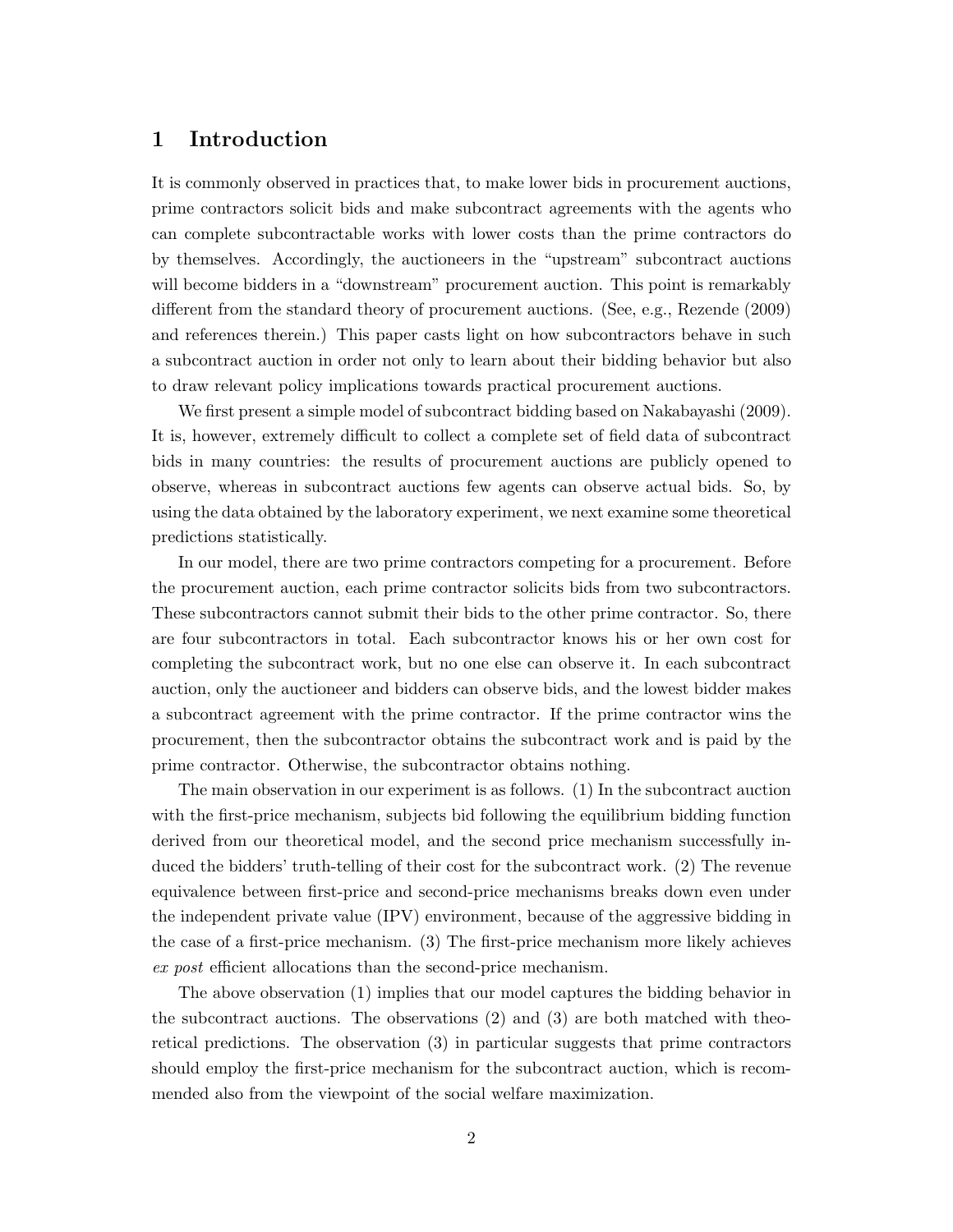We assume in this paper that the prime contractors' costs for completing nonsubcontractable works are all normalized as zero. Prime contractors are faced with positive amounts of those costs in practices. This situation is, however, so complicated that each subcontractor needs to estimate those costs of all prime contractors in order to decide his or her subcontract bid, while taking into account information about the costs of all subcontractors: even if a subcontractor wins a subcontract agreement with a prime contractor, he or she is paid nothing unless the prime contractor wins in a procurement auction. So, as the first step of this research strand on subcontract auctions, we simplify the situation by assuming that those costs are zero, and examine whether or not subjects in the experiment can infer the optimal bidding strategies.

We further assume in our model that any collusive arrangements are not allowed in both subcontract and procurement auctions. It is sometimes reported in practices that procurement officials use their discretion to decide which firms are qualified to submit bids. In this case, bidders may offer to those officers pecuniary incentives or wellpaid private-sector employment after retirement. In our experiment, however, there is no possibility of corruption, because the computer program always selects the lowest bidders as winners in any auctions.

Collusive bidding is possible in practices, particularly when the auctions are repeatedly conducted. (See, e.g., Aoyagi, M (2003) for more detail.) Limiting number of bidders can also breed collusive bidding by alleviating competition. Accordingly, our experiment is carefully designed so that subjects are supposed to be faced with one-shot auctions; we draw dice to determine the role of each subject at the beginning of each sequence of subcontract auctions and the subsequent procurement auction, and thus each subject cannot identify which role a particular subject is playing as. Moreover, it is impossible for every subject to communicate with any other subjects during our experiment.

The remaining part of this paper is organized as follows. Sect. 2 describes our model of procurement auctions with pre-award subcontracting and provides some theoretical predictions. Sect. 3 explains the experiment procedures. Sect. 4 discusses the experiment results. Sect. 5 concludes this paper showing some future research. The instruction of the experiment is given in the Appendix B.

### 2 Theoretical Predictions

Consider a situation where a procurement buyer solicits bids for a project from two prime contractors  $(PCs)$ , each of which is indexed by  $i = 1, 2$ . In practices, the project consists of subcontractable works and non-subcontractable ones. In this paper, for simplicity, there is only one subcontractable work for the project. Prior to submitting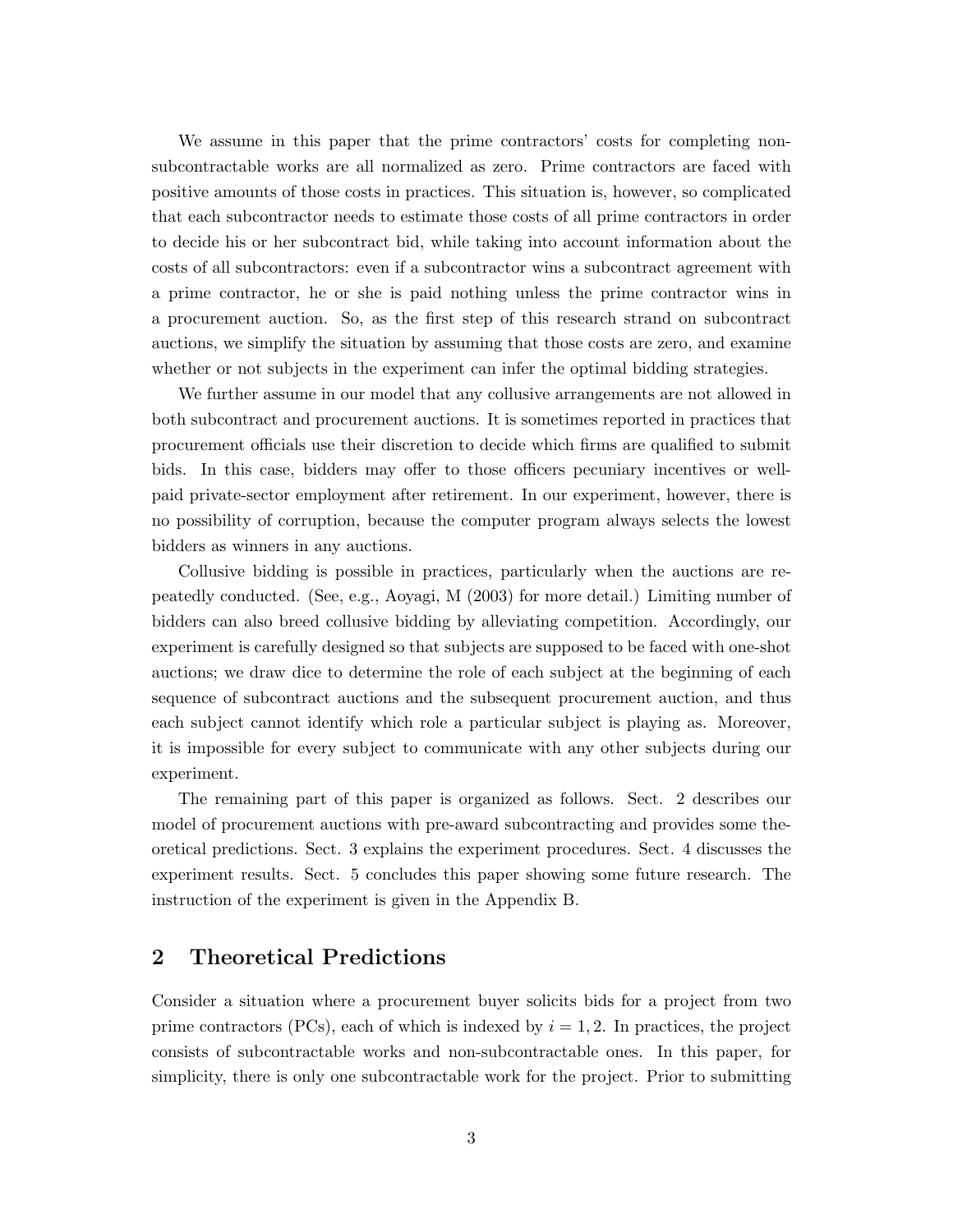a bid in the procurement auction, each PC holds a subcontract auction by soliciting bids from two subcontractors (SCs) which can complete the subcontract work. Let  $SC_i$  ${SC_{i,1}, SC_{i,2}}$  denote the set of SCs from which  ${PC_i}$  solicits bids in the subcontract auction. We assume that  $SC_1$  and  $SC_2$  are disjoint; neither  $SC_{i,1}$  nor  $S_{i,2}$  is allowed to submit his or her bid to PC *j*, where  $i \neq j$ .

Given the order of decision making as above, a subcontract auction is hereafter called an upstream auction, and a procurement auction is called a downstream auction. Let  $t_{i,j}$  stand for the  $SC_{i,j}$ 's cost for completing the subcontract work. We assume that, for all *i* and all *j*,  $t_{i,j}$  is independently and uniformly distributed over  $[\underline{t}, \overline{t}]$ . For both PCs, the lowest cost for completing the subcontract work is  $\bar{t}$ , and thus they make subcontract arrangement with a subcontractor. As explained in Sect.1. the cost for completing the non-contractible work is normalized to zero for simplicity. Upon solicitation of bids by  $PC_i$ ,  $SC_{i,j}$  draws  $t_{i,j}$  and submits a bid  $s_{i,j}$  in the upstream auction. Collusive bidding is prohibited.

Each SC knows his or her own cost for completing the subcontract work, but no one else can observe it. In each sealed-bid subcontract auction, only the auctioneer and bidders can observe bids, and the lowest bidder makes a subcontract agreement with the prime contractor. If the prime contractor wins the procurement, then the SC obtains the subcontract work and paid by the prime contractor. Otherwise, the SC obtains nothing and no amount of money is paid to him or her.

Let  $p_i$  be the *conditional* subcontract payment PC  $i$  makes to the winning SC in the upstream auction. The payment is conditional because it is paid if the PC *i* actually wins in the downstream auction. For simplicity, we assume that the mechanism of the upstream auctions is given and either the first- or the second-price sealed-bid mechanism. Thus,  $p_i$  equals the lowest bid in the upstream auction if the first-price mechanism is used in the upstream auction, while  $p_i$  is the second-lowest bid if the second-price mechanism is used. Furthermore, we assume that each PC sets a reservation price equal to  $\bar{t}$  in the upstream auction. Hence, the lowest-bid SC will be selected as a winning SC if his bid is equal to or below  $\bar{t}$ , and the PC performs the subcontractable work for himself otherwise. Since no other payment than  $p_i$  has to be made, PC *i*'s cost is characterized as  $c_i = \min{\{\overline{t}, p_i\}}$ .

Given  $c_i$ , PC *i* submits a sealed-bid  $b_i$  in the downstream auction which is undertaken with the first-price mechanism. Let  $V > \bar{t}$  be the value of the project to the procurement buyer. We assume that the procurement buyer sets a reservation price equal to  $\bar{t}$  in the downstream auction. Hence, the lowest-bid PC will be awarded and receive a payment equal to his bid if the bid is equal to or below  $\bar{t}$ .

Throughout this paper, we assume private values. The  $SC_{i,j}$ 's cost  $t_{i,j}$  is known only to  $SC_{i,j}$ . Furthermore, the PC *i*'s cost  $c_i$  is known only to PC *i* (and possibly the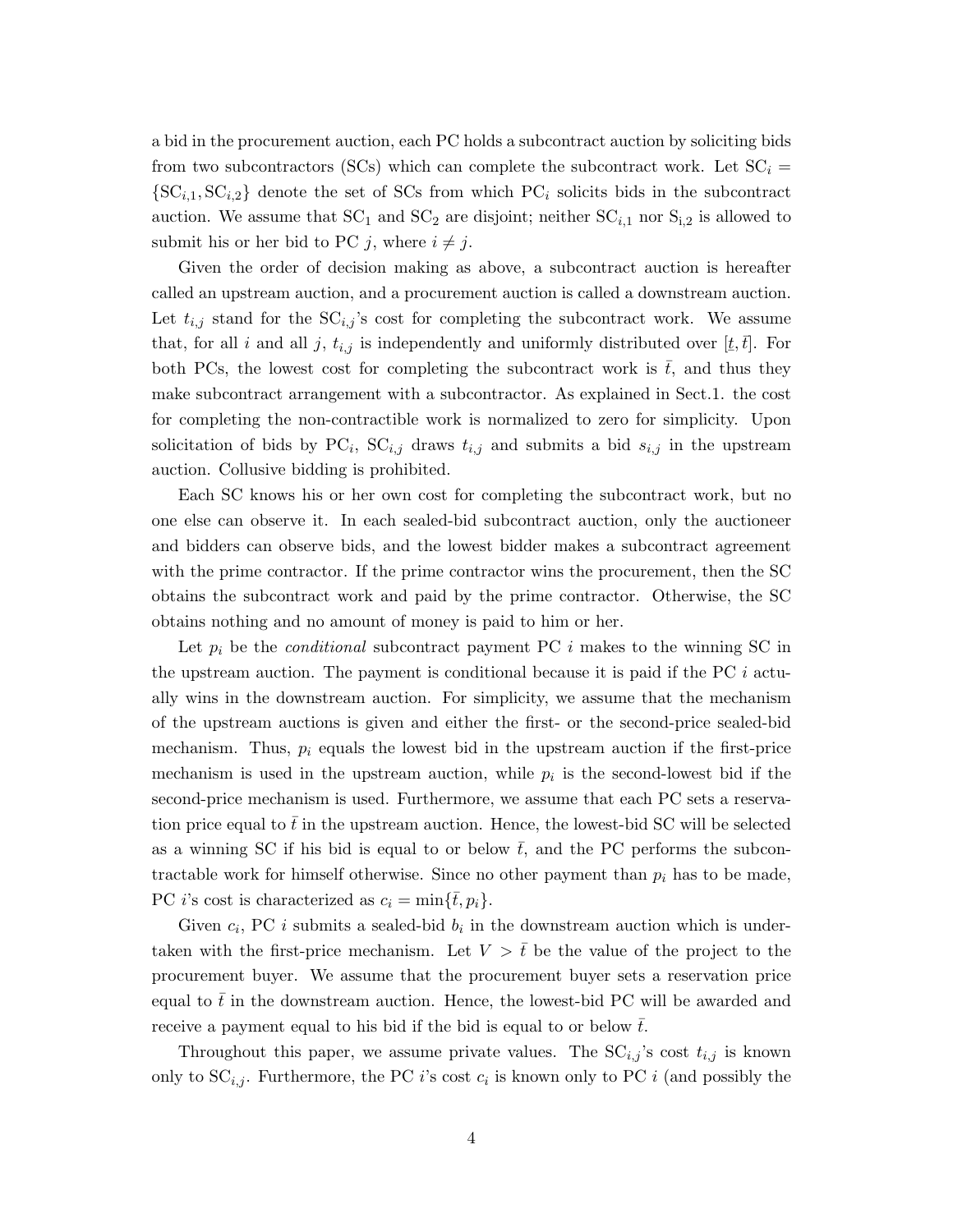$SCs$  who bid for  $PC<sub>i</sub>$ ), but not to any other agents in the game including the opponent PCs.

In this setting, a dominant strategy for each SC in upstream auctions is to submit  $s_{i,j} = t_{i,j}$  if the second-price mechanism is used in upstream auctions.<sup>1</sup> In contrast, no dominant strategy exists in upstream auctions if the first-price auction is used. Instead, a symmetric increasing equilibrium bidding function in upstream auctions can be characterized as follows. Suppose that all SCs other than  $SC_{i,j}$  follow an increasing bidding function  $\sigma : t \to s$  where  $t \geq 0$  and  $s \geq 0$  are the SC's cost and bid. Suppose also that all PCs follow a symmetric increasing bidding function in the downstream auction. Then,  $SC_{i,j}$  wins if and only if his subcontract bid  $s_{i,j}$  is the lowest among all four SCs'. Hence, his maximization problem is given by

$$
\max_{s_{i,j}} (s_{i,j} - t_{i,j}) \left[ 1 - \sigma^{-1}(s_{i,j}) \right]^3.
$$
 (1)

This implies that in the symmetric equilibrium SC will bid as if he competes in a procurement auction with 4 bidders. To see this, we take the derivative with respect to  $s_{i,j}$  and replace  $\sigma^{-1}(s_{i,j}) = t_{i,j}$ . Then, we have the first-order condition  $(1 - t_{i,j})^3 \sigma'(t_{i,j}) - 3(1 - t_{i,j})^2 \sigma(t_{i,j}) = t_{i,j} [1 - t_{i,j}]^2$ . Solving the differential equation for  $s_{i,j}$  yields the SC's equilibrium bidding function  $\mathrm{as}^2$ 

$$
\sigma(t_i|\text{With DC}) = t_i + \frac{\bar{t} - t_i}{4}.\tag{2}
$$

The symmetric equilibrium bidding function in the standard (no downstream competition) procurement auction with two bidders is given by

$$
\sigma(t_i|\text{Without DC}) = t_i + \frac{\bar{t} - t_i}{2}.\tag{3}
$$

These illustrate that only the first-price auction induces SCs to bid more aggressively, *i.e.,* bid lower prices, as the downstream competition becomes more intense. Because of the aggressive bidding, revenue equivalence between the first- and secondprice mechanisms breaks down in the upstream auction.

As for efficiency, the first-price mechanism in upstream auctions always leads to an *ex post* efficient allocation, whereas the second-price mechanism may not. To illustrate, consider the case in which the realized private signals satisfy  $t_{1,1} < t_{2,1} < t_{2,2} < t_{1,2}$ . In

<sup>&</sup>lt;sup>1</sup>In this setting, revenue equivalence holds between English (ascending) auction and Vickery (secondprice sealed-bid) auction. Revenue equivalence in these two second-price mechanisms breaks down in more general cases. See, for example, Chew and Nishimura (2003) for more detail.

<sup>&</sup>lt;sup>2</sup>The equilibrium bidding strategy in the upstream auction with the case in which the signal is drawn from a general probability distribution is shown in Nakabayashi (2009).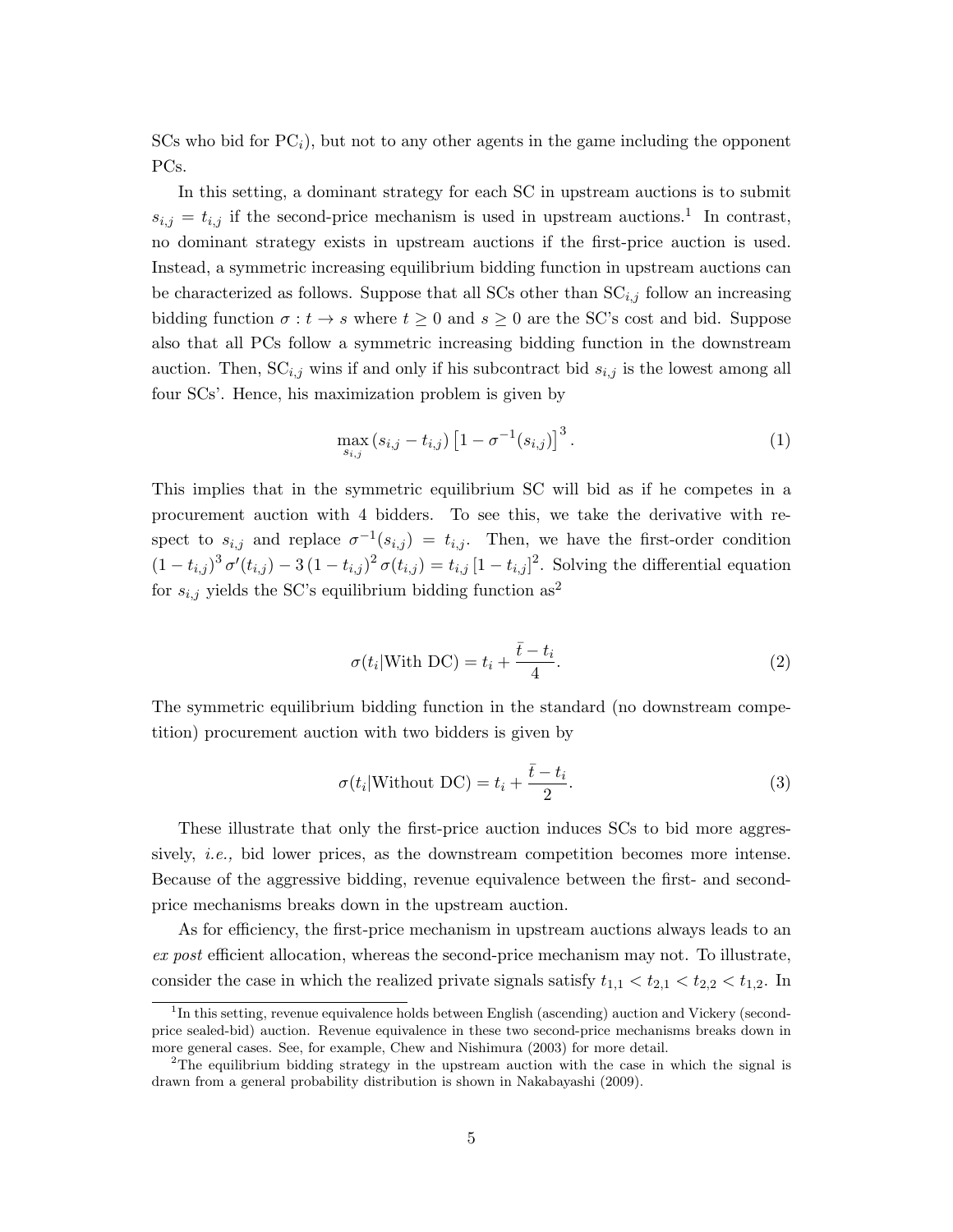

Figure 1: Experimental design

this case, SC1*,*<sup>1</sup> receives the subcontract if the first-price mechanism is used; however, if the second-price mechanism is used, the cost of  $PC_1$  is  $t_{1,2}$  which is greater than the cost of  $PC_2$ , which is equal to  $t_{2,2}$ . Therefore, the most efficient SC may not obtain the subcontract due to the loss of his PC if the second-price auction is used in upstream auctions.

Theoretically, the *ex ante* probability with which an inefficient allocation occurs under the second-price mechanism  $1/3$ . Let  $t_{\alpha}$  denote the cost of the SC who actually receives the subcontracted work. If we measure efficiency by computing the ratio of the actual surplus of the allocation obtained by  $V - t_{\alpha}$  to the maximum possible surplus *V* − min $\{t_{1,1}, t_{1,2}, t_{2,1}, t_{2,2}\}$ , the dead weight loss created by the second-price mechanism in upstream competitions is  $8.3$  percent<sup>3</sup> in expectation.

# 3 The Experiment Procedures

Our experiment consists of six sessions. Thirty six subjects of undergraduate freshman students are split into six groups and each session uses one group. There is no previous research on subcontract auctions, and thus subject's behavior is unpredictable. To conduct detailed analysis on experimental observations, this research adopts the treatment in which two PCs compete in the downstream auction in comparison with the control in which there is a single PC (no downstream competition) as shown in Fig. 1.

Each experimental session is divided into three subsessions. Subsession 1 is a controlled experiment; two subjects out of six are chosen as an SC to compete for a

<sup>&</sup>lt;sup>3</sup>See the Appendix for how to obtain the value.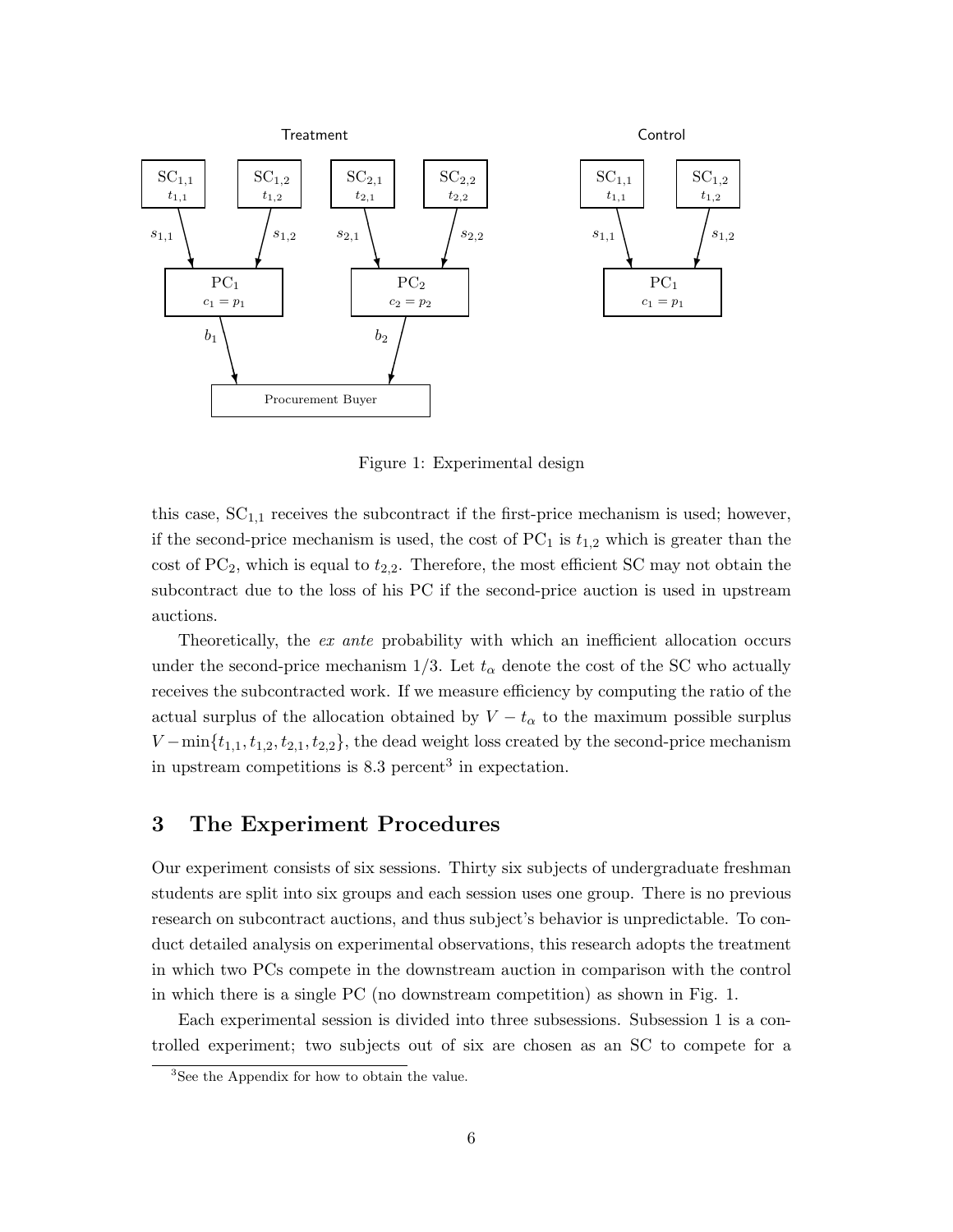|                            | $\#$ of PC(s)  | $PC(s)$ played $\#$ of SCs $\#$ of subcont.                        |                |          |                             | $# \text{ of }$ | $#$ of subj. used      |
|----------------------------|----------------|--------------------------------------------------------------------|----------------|----------|-----------------------------|-----------------|------------------------|
|                            |                | by machine?                                                        | per PC         | auctions |                             | periods         | per period             |
| Subsession 1               | 1              | Yes                                                                | $\overline{2}$ | 20       |                             | 10              | 4                      |
| Subsession 2               | 2              | Yes                                                                | 2              | 10       |                             | 10              |                        |
| Subsession 3               | $\overline{2}$ | No                                                                 | $\overline{2}$ | 20       |                             | 20              | 6                      |
| Subsession G1              | $\overline{2}$ | Yes                                                                | 3              | 10       |                             | 10              | 6                      |
| Subsession G <sub>2</sub>  | 3              | Yes                                                                | $\overline{2}$ | 10       |                             | 10              | 6                      |
|                            |                |                                                                    |                |          |                             |                 |                        |
| mechanism                  | (JPY)          | Subcont. auction Showup fee Earned point Number of<br>to JPY ratio |                | subjects | Experiment<br>$_{\rm date}$ |                 | Mean earnings<br>(JPY) |
| First-price                | 1,000          | $\cdot$                                                            |                | 6        | Jan. 28, 2010               |                 | 1,318                  |
| Second-price               | 1,000          | $\cdot$                                                            |                | 6        | Jan. 28, 2010               |                 | 1,599                  |
| First-price                | 3,500          | 1                                                                  |                | 6        | Feb. 6, 2010                |                 | 5,485                  |
| Second-price               | 3,500          | 1                                                                  |                | 6        | Feb. 6, 2010                |                 | 5,899                  |
| First-price                | 3,500          |                                                                    |                | 6        | Feb. 7, 2010                |                 | 4,927                  |
| Second-price               | 3,500          | 1                                                                  |                | 6        | Feb. 7, 2010                |                 | 6,335                  |
| $First-price*1$            | 1,500          | 1                                                                  |                | 6        | Mar. 26, 2010               |                 | 2,185                  |
| Second-price* <sup>1</sup> | 1,500          | 1                                                                  |                | 6        | Mar. 26, 2010               |                 | 2,154                  |
| $First-price * 2$          | 1,500          | 1                                                                  |                | 6        | Sep. 24, 2010               |                 | 2,976                  |

Note: \*1: Subsession (SS) 2 is conducted, followed by SS G1 and by SS G2. \*2: SS 2 is conducted, followed by SS 3 and by SS 1.

Downstream competition is always undertaken with the first-price auction.

Table 1: Features of experimental treatments

subcontract from a PC who has already been received a construction project at a price equal to 2000. Each subject draws a production cost that is known only to him from a uniform distribution on [1000*,* 2000] that is known publicly. Then, subjects place a sealed-bid on the computer screen and earn payoff if their bid is lower. The subject's payoff is calculated based on the mechanism (first-price or second-price) of upstream auctions which is given and announced by the experimenters. The remaining nineteen projects are auctioned in the same manner. Two projects are undertaken in a period so that there are ten periods in Subsession 1.

In Subsession 2, a procurement buyer auctions off a procurement contract for which the procurement buyer sets a reservation price equal to 2000. In this downstream auction, two computer-played PCs are solicited. Prior to bidding, each PC randomly chooses two subjects as SCs. Note that the subjects chosen by a PC are different from those chosen by another PC so that four subjects in total are chosen in a period. Similar to Subsession 1, selected subjects draw private information from the same uniform distribution and submit a bid to a PC. Following an auction mechanism *i.e.* the first-price or second-price sealed-bid auction, which is preliminarily and publicly announced by the experimenters, a computer-played PC selects an SC who submits a lower bid in the upstream auction and decides the subcontract payment. In other words, the cost of the PC to complete the construction project is exactly the same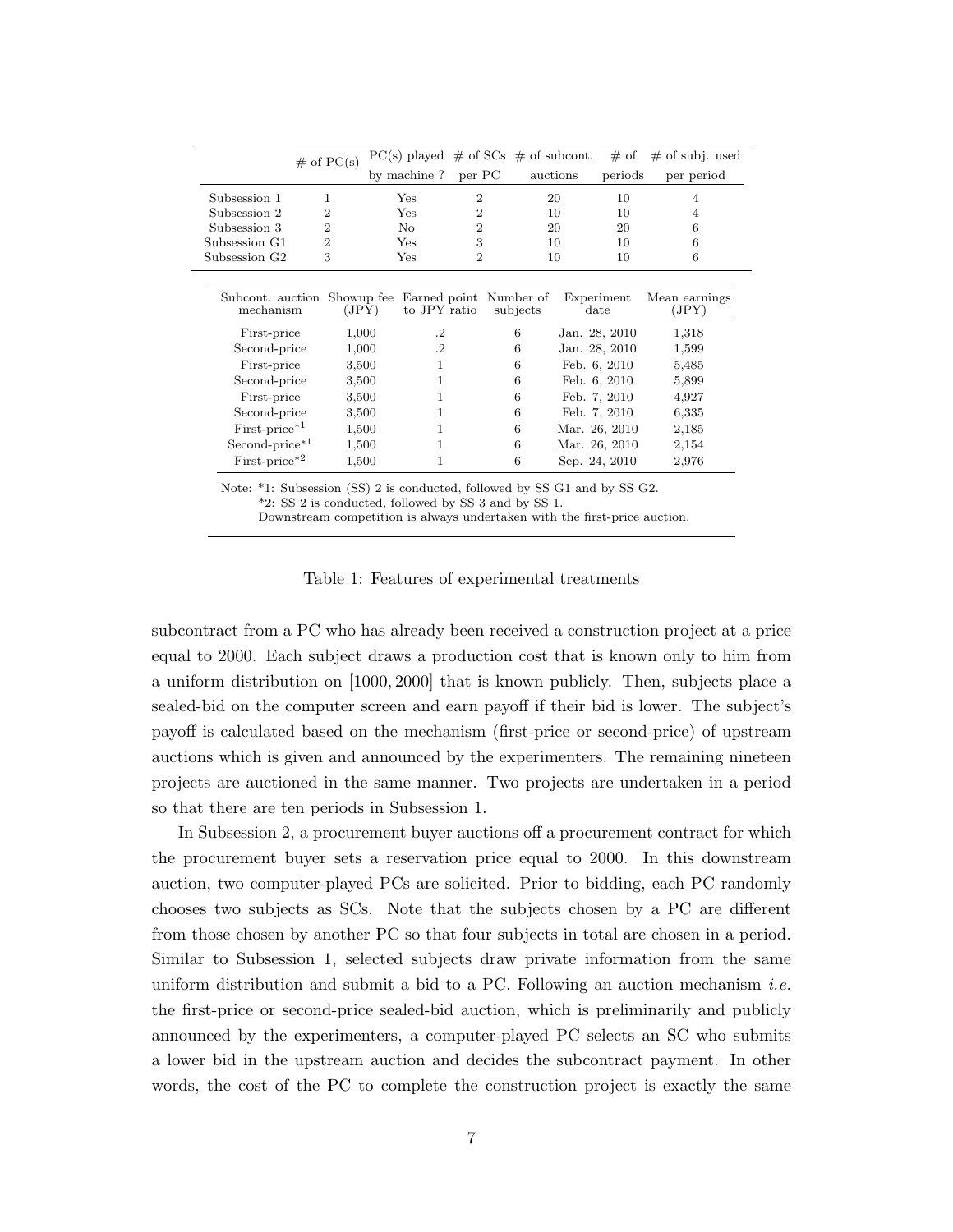as the subcontract payment. Given the production cost that is unknown to both the procurement buyer and the competitor, the computer-played PC submits a bid in the downstream procurement auction. The bidding strategy the computer-played PC follows is the risk-neutral Nash equilibrium strategy provided that the SCs follow (2). The remaining nine projects are auctioned in the same manner for nine periods.

Subsession 3 is the same as Subsession 2 except that PCs are played by subjects. In each period, four subjects are randomly chosen as SCs and remaining two are as PCs. Although PCs are played by subjects, their action space is restricted on submitting a bid in the downstream auction. That is, the computer program chooses the lowest bidder in the upstream auction as the SC and makes the subcontract payment according to the given auction mechanism of the upstream competition.

Other subsessions are conducted in a control experiment in order to check whether the theoretical prediction holds even in more general cases. In subsession G1, the number of PCs is three and each PC solicits 2 SCs in the upstream auction while in Subsession G2, the number of PCs is two and each PC solicits 3 SCs in the upstream auction.

The minimum unit of sealed-bids subjects can type on the computer is  $\yen 1$ . Each subject have an initial balance of either  $\yen 1,000$  or  $\yen 3,500$ . Subjects who lose more than the amount of the initial endowment will be bankrupt although nobody got bankrupt in this experiment.

Since subjects randomly selected as a PC or an SC in each round, they have no idea about whom they compete with in both up- and downstream competitions. This is expected to help deterring the subject's incentive to collude.

At this time, a computer program makes a bid on behalf of each potential PC so that it maximizes the potential PC's expected profit, given the amount the PC has to pay to its SC. We assume that the PC does not do any on the public construction project; all of the work is done by the SC. So, the cost of a public construction project for the PC is just the expenses it pays to the SC. So, the points for the PC is the difference between the amount received from the government and the payment to the SC. At last the payment to the SC is made by the PC who wins the project. The payment received by a subject is counted for the sum of the total points the subject earns in the experimental session plus the showup fee.

# 4 The Experimental Results

#### 4.1 Overview

Fig. 2 and 3 plot subject' bids and costs in upstream auctions which take place, respectively, with the forms of the first- and the second-price mechanisms. Fig. 2 illustrates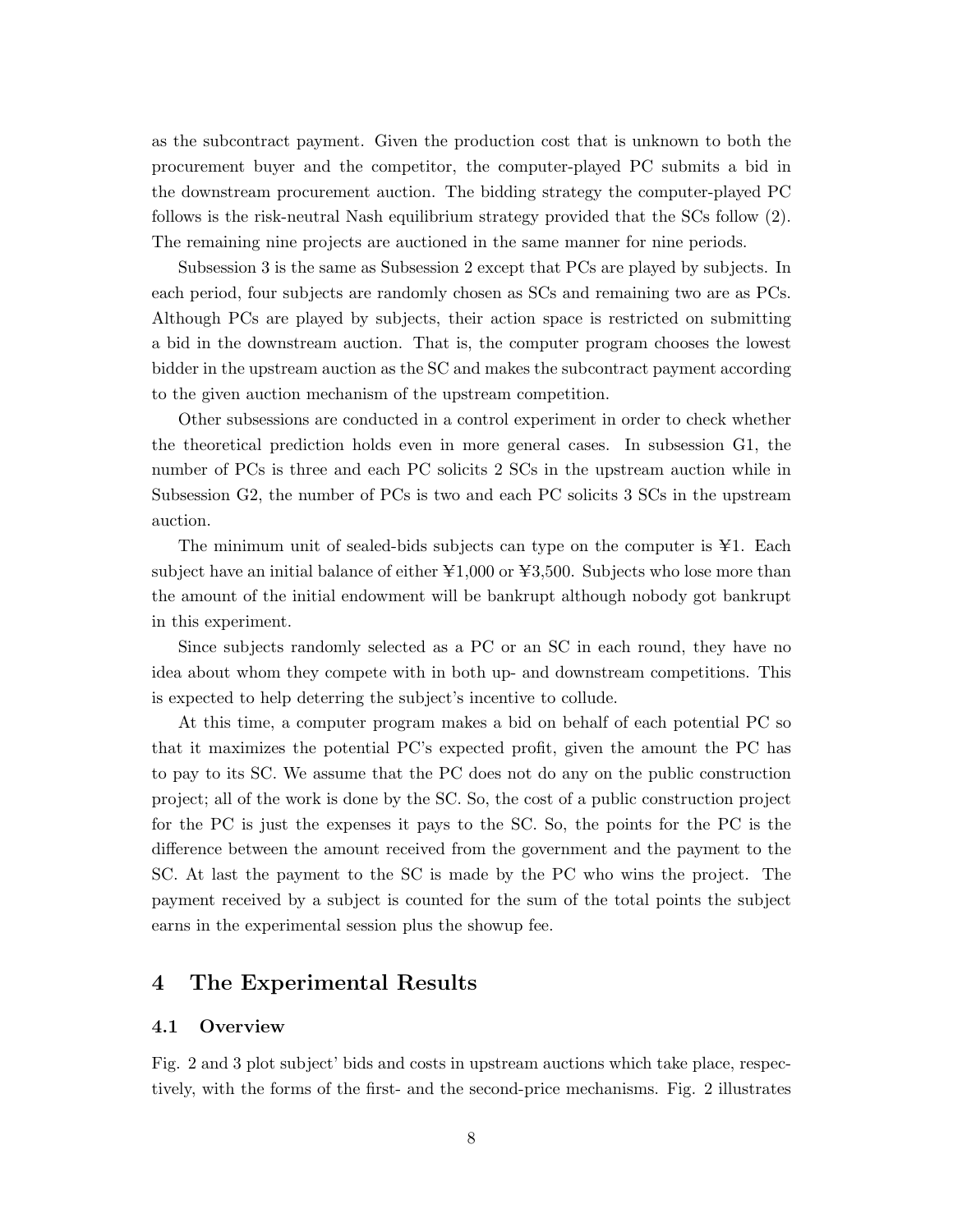that, in the upstream auction with the first-price mechanism, markups (differences between bids and costs) are larger in Subsession 1 (no downstream competition) than in other subsessions (a downstream competition between 2 PCs). In contrast, Fig. 3 show that if the second-price mechanism is used in upstream auctions, subjects tend to bid truthfully regardless of the situation in the downstream competition.



Figure 2: First-price auctions

Figure 3: Second-price auctions

|          |                |        | <b>FPA</b>     |        |        | <b>SPA</b>     |        |
|----------|----------------|--------|----------------|--------|--------|----------------|--------|
|          | Subsession No. |        | $\overline{2}$ | 3      |        | $\overline{2}$ | 3      |
|          | <b>Bids</b>    | 1,592  | 1,583          | 1,548  | 1,461  | 1,436          | 1,506  |
| Average  | Costs          | 1,446  | 1,498          | 1,457  | 1,491  | 1,480          | 1,536  |
|          | Markups        | 146    | 84             | 91     | -31    | $-44$          | $-30$  |
|          | <b>Bids</b>    | 32,831 | 53,707         | 46,466 | 88,479 | 111,809        | 91,446 |
| Variance | Costs          | 76,975 | 86,291         | 74,161 | 78,914 | 87,992         | 77,271 |
|          | Markups        | 18,116 | 8,626          | 8,240  | 5,781  | 7,085          | 4,388  |
|          | Observations   | 80     | 80             | 160    | 80     | 80             | 160    |

#### Table 2: Descriptive statistics

Table 2 reports the descriptive statistics of the results. The third row shows that the average markups drop significantly in Subsession 2 and 3 (84 and 91, respectively) from that in Subsession 1 (146) if the first-price mechanism is used in upstream auctions. On the other hand, the average markups are almost the same between Subsession 1 and Subsession 2 and 3 (Subsession 1: -31, 2: -44, and 3: -30).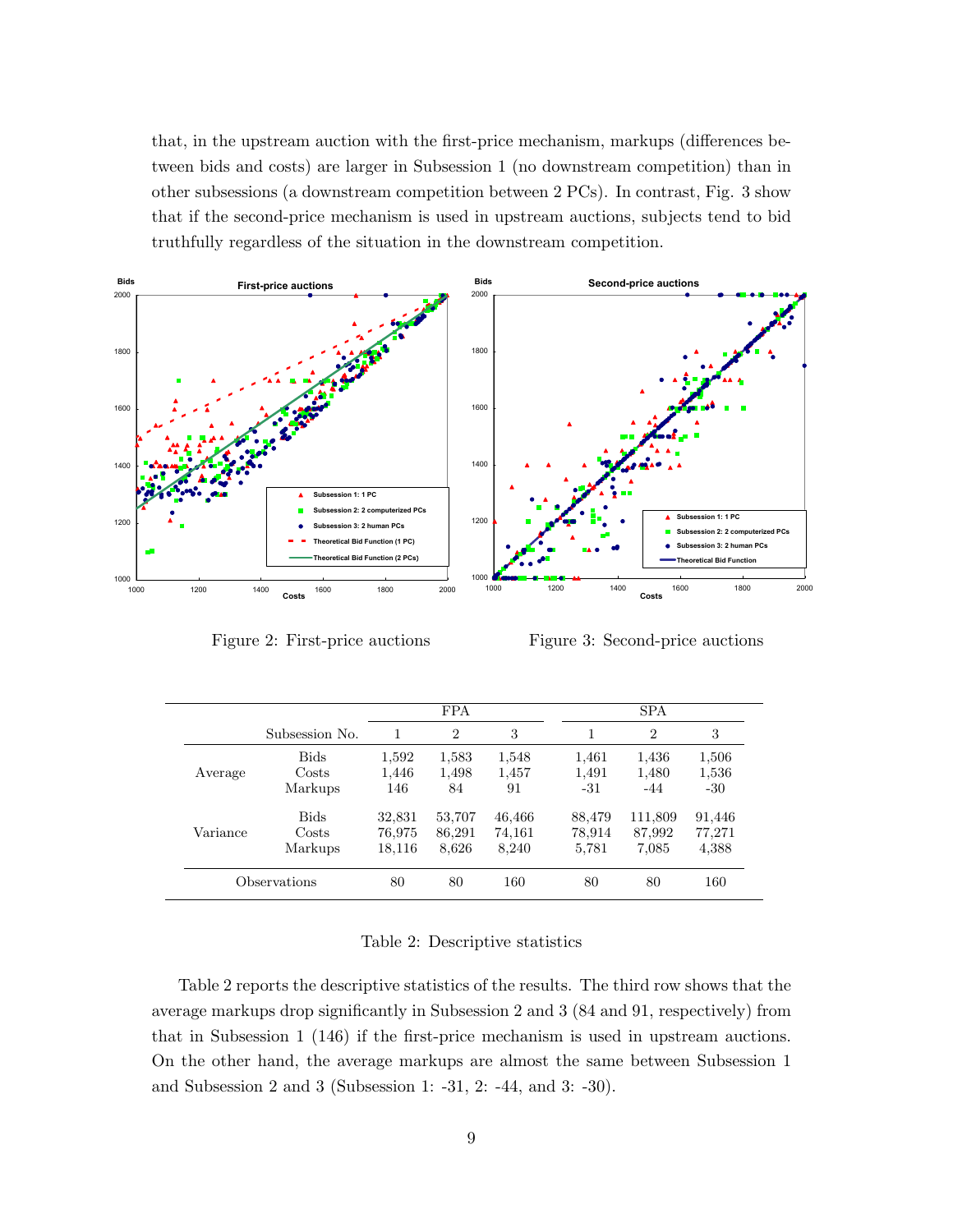Another statistical analysis also supports this evidence. Table 3 reports the Welch's *t*-test statistics which examine whether the means of bids, costs and markups are different between the paired subsessions described on the first column. These show that the means of the markups in upstream auctions are lower with statistical significance in subsession 2 (*t*-value: 3.360) and 3 (*t*-value: 3.027) than in Subsession 1 if (and only if) the first-price mechanism is used in upstream auctions. The results suggest that, as theoretical model predicts, subjects bid aggressively in upstream auctions taking into account the increase in the downstream competition if the first-price mechanism is used in upstream subcontract auctions.

|                    |          | First-price |            |          | Second-price |          |
|--------------------|----------|-------------|------------|----------|--------------|----------|
|                    | Bids     | Costs       | Markups    | Bids     | Costs        | Markups  |
| Subsession 1 vs. 2 | $-1.150$ | 0.300       | $3.360**$  | 0.179    | 0.349        | 0.729    |
| Subsession 2 vs. 3 | 1.083    | 1.153       | $-0.522$   | $-1.026$ | $-1.163$     | $-1.003$ |
| Subsession 3 vs. 1 | 0.280    | $-1.596$    | $-3.027**$ | 0.831    | 0.788        | 0.076    |

Note: Null hypothesis that the paired subsessions have the same mean is rejected with \* significant level at 5%; \*\* significant at  $1\%$ 

Table 3: Two sample *t*-test

For more qualitative analyses, we implement OLS and fixed effect (FE) regression methods. Observed bids are regressed on costs, and FE controls for subject heterogeneity. The result is reported in Table 4. It shows that the aggressive bids initiated by the downstream competition are observed only in the upstream auctions held with the first-price mechanism. Regression (1) and (2) show that the observed bids in Subsession 2 and 3 are 38.89 and 50.82 lower on average than those in Subsession 1 if the first-price mechanism is used in upstream auctions. In contrast, Regression (3) and (4) have no statistically significant dummies for Subsession 2 and 3.

Finally, the descriptive statistics of bids and costs for each of 18 subjects used in our experiment are available in Table 5 and 6.

#### 4.2 Aggressive bids in first-price mechanisms

Throughout the experiment sessions, we observe the first-price mechanism induces aggressive bids in upstream auctions. Regression (5) through (7) and (8) through (10) in Table 7 are the results of OLS regressions conducted separately for each experiment session, $4$  which is conducted with its unique subject group. Subsession 2 and 3 dummies are insignificant in all experiment sessions when upstream auctions are held

 $^{4}$ Day 1 experimental session is conducted on conducted on January 28th, 2010, Day 2 session is on February 6th, 2010, and Day 3 is on February 7th. In each day, we run two sessions; i) the session in which the first-price mechanism is used for upstream auctions, and ii) the second-price mechanism is used for upstream auctions. The payment scheme in each day session is shown in Table 1.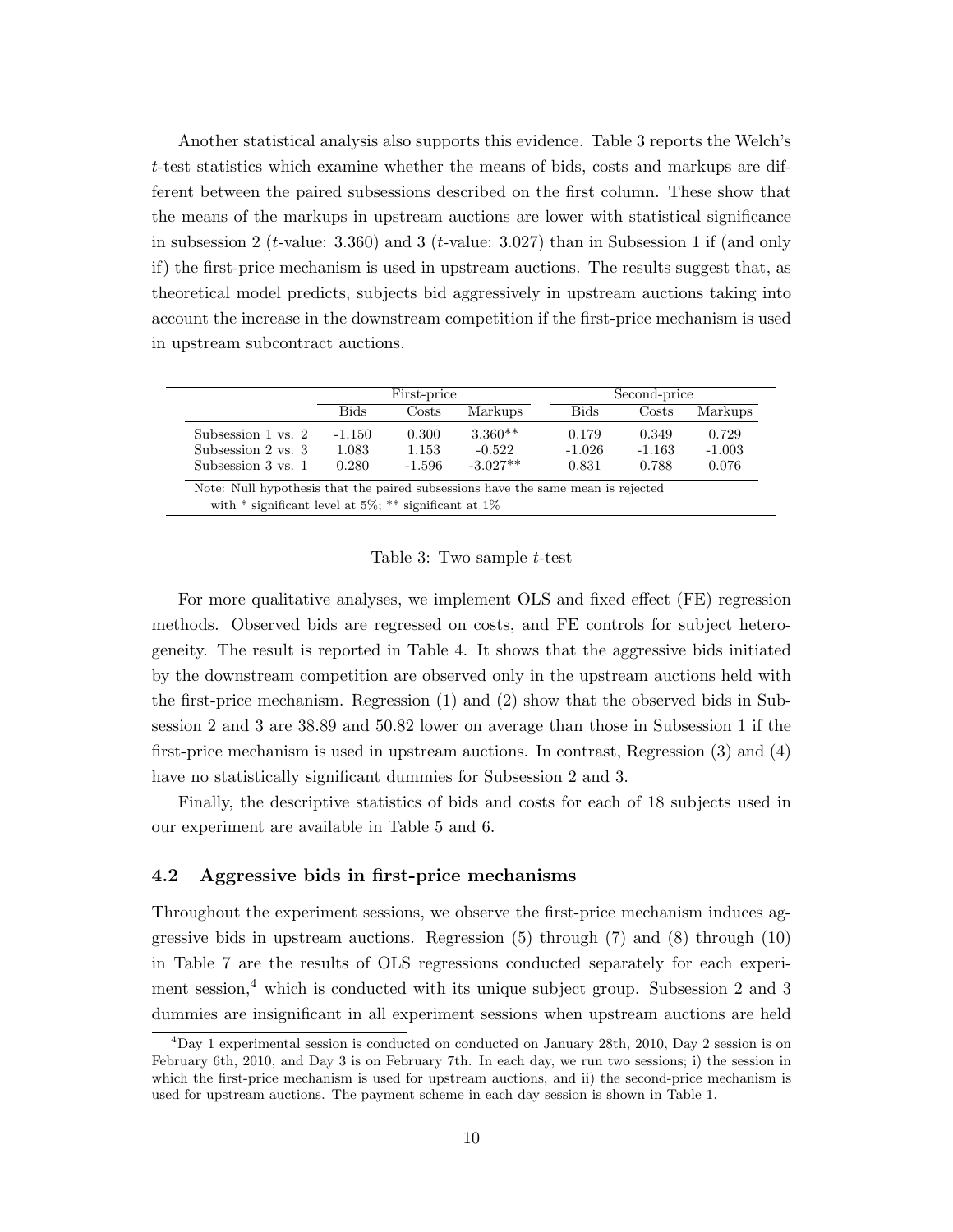|                              | (1)        | (2)<br>First-price | (3)<br>Second-price | $\left( 4\right)$              |
|------------------------------|------------|--------------------|---------------------|--------------------------------|
|                              | OLS        | FE                 | <b>OLS</b>          | FE                             |
| Cost                         | $0.7**$    | $0.7014**$         | $1.03**$            | $1.03**$                       |
|                              | (60.28)    | (63.95)            | (80.79)             | (98.91)                        |
| Subsession 2 dummy           | $-38.89**$ | $-41.23**$         | $-16.66$            | $-11.24$                       |
|                              | (4.21)     | (4.73)             | $(-1.67)$           | $(-1.4)$                       |
| Subsession 3 dummy           | $-50.82**$ | $-53.02**$         | $-5.76$             | $-2.90$                        |
|                              | (6.36)     | (7.04)             | $(-0.67)$           | $(-0.42)$                      |
| Constant                     | $586.10**$ | 585.58**           | $-52.154*$          | $-49.182*$                     |
|                              | (32.31)    | (32.53)            | $(-2.56)$           | $(-2.44)$                      |
| Observations                 | 480        | 480                | 480                 | 480                            |
| R-squared<br>No. subject IDs | 0.89       | 18                 | 0.93                | $\overline{\phantom{0}}$<br>18 |

Note: Absolute value of *t*-statistics in parentheses;

\* significant at 5%; \*\* significant at  $1\%$ 

Subject ID is taken as fixed effect in regression (2) and (4).

with the second-price mechanism, and except for Subsession 2 in Day 1, these dummies in all experiment sessions exhibit a statistical significance if the first-price auction is used in upstream competitions. These indicate that, regardless of groups and payment schemes, subjects in an upstream auction recognize the intensity of the downstream competition and respond the change of the competitive environment as predicted by the theoretical model.

Because of the aggressive subcontract bids, the revenue equivalence fails in upstream auctions. Table 8 shows that the costs of PCs are 10 percent lower on average if the first-price auction is used in upstream competition than if the second-price auction is used.

#### 4.3 Overbidding in the second-price mechanism

As shown in Section 2, truth-telling is a weakly dominant strategy for SCs in upstream auctions held with the second-price mechanism regardless of their risk attitudes and the intensity of the downstream competition. Nevertheless, subjects in upstream auctions frequently bid below their costs as illustrated in Fig. 3. It is also noteworthy that the "overbids" are observed regardless of the intensity of the downstream competition.

Furthermore, overbids are continuously observed regardless of whether PCs are computerized or played by subjects. Table 3 reports the difference of mean markups between Subsession 2 and 3 is statistically insignificant. This evidence may shed light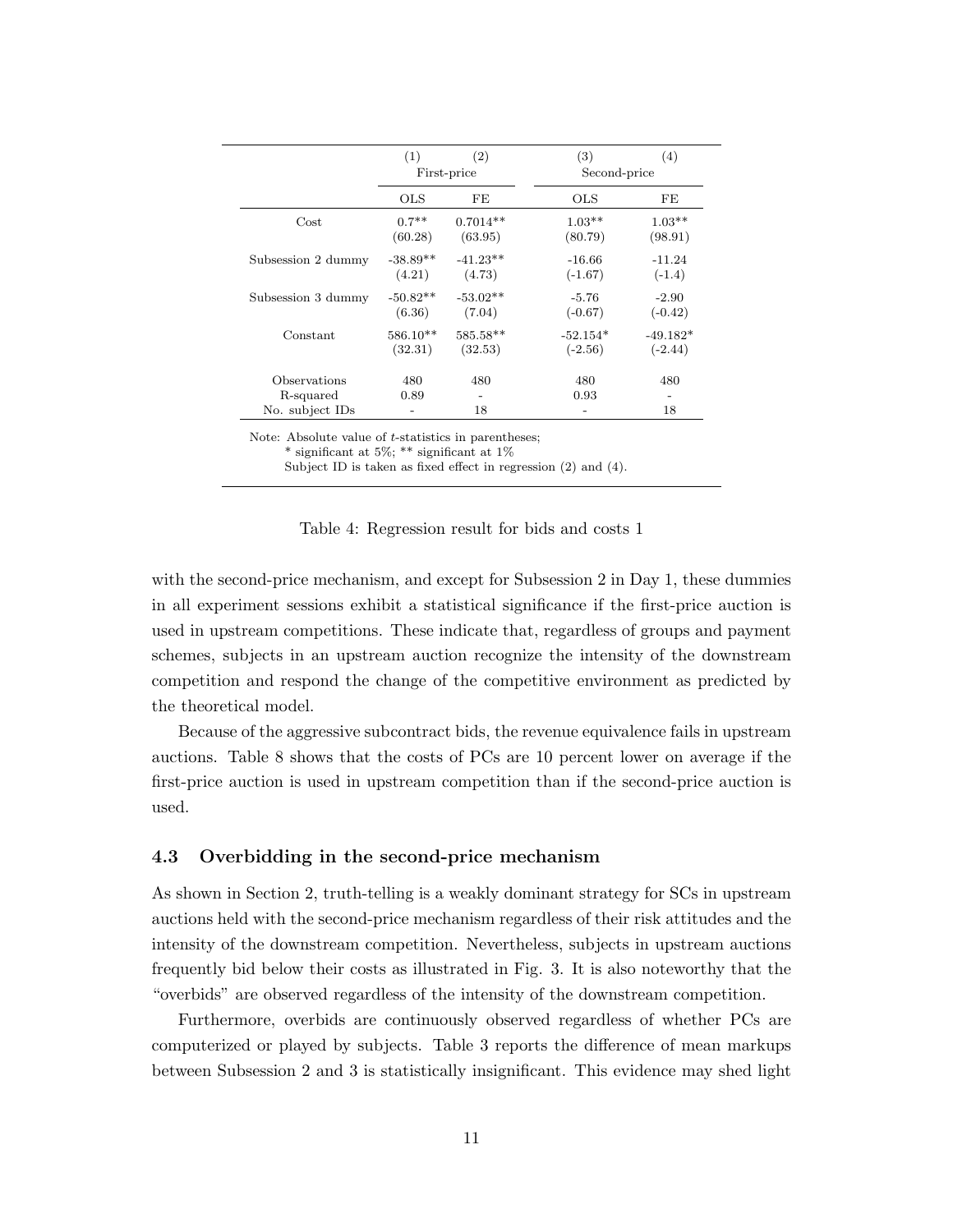| Subject ID                |                                                                                          |                                                                                                                 |                                                                                                            |                                                                                                                                                                |                                                                                                                                                       |                                                                                                                 |                                                                                                                    |                                                                                            |                                                                                       |
|---------------------------|------------------------------------------------------------------------------------------|-----------------------------------------------------------------------------------------------------------------|------------------------------------------------------------------------------------------------------------|----------------------------------------------------------------------------------------------------------------------------------------------------------------|-------------------------------------------------------------------------------------------------------------------------------------------------------|-----------------------------------------------------------------------------------------------------------------|--------------------------------------------------------------------------------------------------------------------|--------------------------------------------------------------------------------------------|---------------------------------------------------------------------------------------|
| Cost                      | $0.7508**$<br>3.81                                                                       | $0.7053**$                                                                                                      |                                                                                                            |                                                                                                                                                                |                                                                                                                                                       | $0.6814**$                                                                                                      |                                                                                                                    | $0.6521**$                                                                                 |                                                                                       |
| Subsession 2 dummy        |                                                                                          |                                                                                                                 | $\begin{array}{l} 0.8198^{**}\\ (16.27)\\ -69.2456\dagger\\ (-2.03)\\ (-84.0447^{*}\\ (-2.82) \end{array}$ |                                                                                                                                                                | $\begin{array}{l} 0.8731^{**} \\ (9.53) \\ (9.53) \\ (-0.88) \\ (4.6802 \\ (0.08) \\ (0.08) \\ (0.09) \\ (0.09) \\ (0.09) \\ (2) \\ 0.03 \end{array}$ |                                                                                                                 |                                                                                                                    | $\begin{array}{c} (12.89) \\ -73.0283^* \\ (-2.13) \\ 113.157^{**} \\ (-3.23) \end{array}$ | $0.7190**$<br>$(8.8)$<br>$(8.8)$<br>$-77.5159$<br>$(-1.31)$<br>$(-1.31)$<br>$(-1.73)$ |
| Subsession 3 dummy        | $\begin{array}{r} -66.3807 \ \text{+} \\ (-1.92) \\ -4.4841 \\ \text{+}0.12 \end{array}$ |                                                                                                                 |                                                                                                            |                                                                                                                                                                |                                                                                                                                                       |                                                                                                                 |                                                                                                                    |                                                                                            |                                                                                       |
| Constant                  | 453.6981**<br>(66)<br>Ë                                                                  | $\begin{array}{l} (18.28) \\ -30.9366 \\ (-1.29) \\ -35.0349 \\ (-1.35) \\ (-1.35) \\ 64.1471** \\ \end{array}$ | $\begin{array}{c} 402.3877^{**} \\ (5.61) \end{array}$                                                     | $\begin{array}{c} 0.8484^{**} \\ (9.81) \\ (9.81) \\ (-3.08) \\ (-3.08) \\ -128.068^{**} \\ (-2.60) \\ (2.60) \\ (1.3615^{**} \\ 411.3615^{**} \\ \end{array}$ |                                                                                                                                                       | $\begin{gathered}(35)\\ -35.863^*\\ -(2.50)\\ 69.7916^{**}\\ (-4.81)\\ -4.81)\\ 551.9299^{**}\\ \end{gathered}$ | $0.6974**$<br>$(18.95)$<br>$(12.3755$<br>$(0.46)$<br>$(0.46)$<br>$(2.2465$<br>$(0.09)$<br>$(0.09)$<br>$344.5605**$ | $665.2329***$<br>(8.06)                                                                    | $603.6409**$<br>(5.76)                                                                |
| Observations<br>R-squared |                                                                                          | 0.95<br>26                                                                                                      | 0.96<br>$\frac{8}{18}$                                                                                     | 0.88                                                                                                                                                           | $\frac{21}{0.84}$                                                                                                                                     | 0.99<br>$\frac{8}{18}$                                                                                          | 0.95<br>24                                                                                                         | 0.92<br>22                                                                                 | $^{78.0}_{71}$                                                                        |
| Note: Absolute value of a |                                                                                          | n parentheses.                                                                                                  |                                                                                                            |                                                                                                                                                                |                                                                                                                                                       | significant at $10\%$ ; * significant at $5\%$ ; ** significant at $1\%$                                        |                                                                                                                    |                                                                                            |                                                                                       |

| ;<br>;<br>۱<br>i                 |
|----------------------------------|
| i<br>ı<br>i<br>.<br>.<br>.<br>l  |
| $\sim$<br>I<br>ı<br>ł            |
| ţ<br>ì<br>$\mathbf{I}$<br>j<br>١ |
| $\frac{6}{1}$<br>$\frac{1}{1}$   |
| $\frac{1}{2}$<br>١<br>֚<br>į     |
| é<br>5<br>l<br>١                 |
|                                  |
| l<br>Į<br>j                      |

|                           |                           |                                                                                                                                                          | $\frac{2}{3}$                                                                                                      |                                                                                                                                                                            |                                                                                                                                                |                                                                                                      |                                                                                                                             |                                                                                                                                               | $\frac{8}{10}$                                                                                                                                                |
|---------------------------|---------------------------|----------------------------------------------------------------------------------------------------------------------------------------------------------|--------------------------------------------------------------------------------------------------------------------|----------------------------------------------------------------------------------------------------------------------------------------------------------------------------|------------------------------------------------------------------------------------------------------------------------------------------------|------------------------------------------------------------------------------------------------------|-----------------------------------------------------------------------------------------------------------------------------|-----------------------------------------------------------------------------------------------------------------------------------------------|---------------------------------------------------------------------------------------------------------------------------------------------------------------|
| Jost                      | $0.7321**$<br>(15.69)     |                                                                                                                                                          |                                                                                                                    |                                                                                                                                                                            |                                                                                                                                                |                                                                                                      |                                                                                                                             |                                                                                                                                               |                                                                                                                                                               |
| Subsession 2 dummy        | $-72.631*$<br>$(-2.94)$   |                                                                                                                                                          |                                                                                                                    |                                                                                                                                                                            |                                                                                                                                                |                                                                                                      |                                                                                                                             |                                                                                                                                               |                                                                                                                                                               |
| Subsession 3 dummy        | $-78.4707**$<br>$(-3.11)$ |                                                                                                                                                          |                                                                                                                    |                                                                                                                                                                            |                                                                                                                                                |                                                                                                      |                                                                                                                             |                                                                                                                                               |                                                                                                                                                               |
| Constant                  | 583.6617**<br>(9.19)      | $\begin{array}{l} 0.6312^{**} \\ (9.86) \\ (9.86) \\ -59.5574 \\ (-1.22) \\ (4.23) \\ (574) \\ (6.23) \\ (7.91) \\ (7.95)^{**} \\ (7.95) \\ \end{array}$ | $0.7554**$<br>$(18.96)$<br>$(3.8519*$<br>$(3.8519*$<br>$(2.19)$<br>$(46.055$<br>$(1.47)$<br>$(1.47)$<br>$(9.370**$ | $\begin{array}{l} 0.6898^{**} \\ (13.72) \\ (13.72) \\ (13.105\dagger \\ (-2.11) \\ (-2.11) \\ (-2.36)^{*} \\ (100.738^{**} \\ (-2.36) \\ (3.35) \\ (3.35) \\ \end{array}$ | $\begin{array}{c} (0.6957^{**} \\ (21.01) \\ -32.7227 \\ (-1.26) \\ (4.27) \\ (4.27) \\ (2.02) \\ (-2.02) \\ (2.32) \\ (12.47) \\ \end{array}$ | $0.7225**$<br>$(20.97)$<br>$24.4083$<br>$(1.04)$<br>$-27.1427$<br>$-27.1427$<br>$(-1.26)$<br>$(9.6)$ | $\begin{array}{l} 0.8129^{**}\\ (15.06)\\ -6.3647\\ (-0.23)\\ 101.7514^{*}\\ (2.54)\\ (2.54)\\ (3.86)76^{**}\\ \end{array}$ | $\begin{array}{c} 0.5435^{**} \\ (5.75) \\ -3.0319 \\ (-0.06) \\ (-127.357^{**} \\ (-2.40) \\ (-2.40) \\ \textrm{891.0282}^{***} \end{array}$ | $\begin{array}{r} 0.5854 \\ (8.83) \\ (8.83) \\ -30.8003 \\ (-0.69) \\ +22.8041\dagger \\ -22.8041\dagger \\ (2.07) \\ (9.5253^{***} \\ (8.1) \\ \end{array}$ |
| Observations<br>R-squared | 0.94                      | 187<br>$\overline{0}$                                                                                                                                    | $^{76.0}_{-11}$                                                                                                    | 0.94<br>$\overline{11}$                                                                                                                                                    | 0.96<br>$\frac{23}{2}$                                                                                                                         | 0.97<br>$\frac{18}{1}$                                                                               | 0.95<br>$\overline{22}$                                                                                                     | 22<br>0.7                                                                                                                                     | $\frac{18}{0.86}$                                                                                                                                             |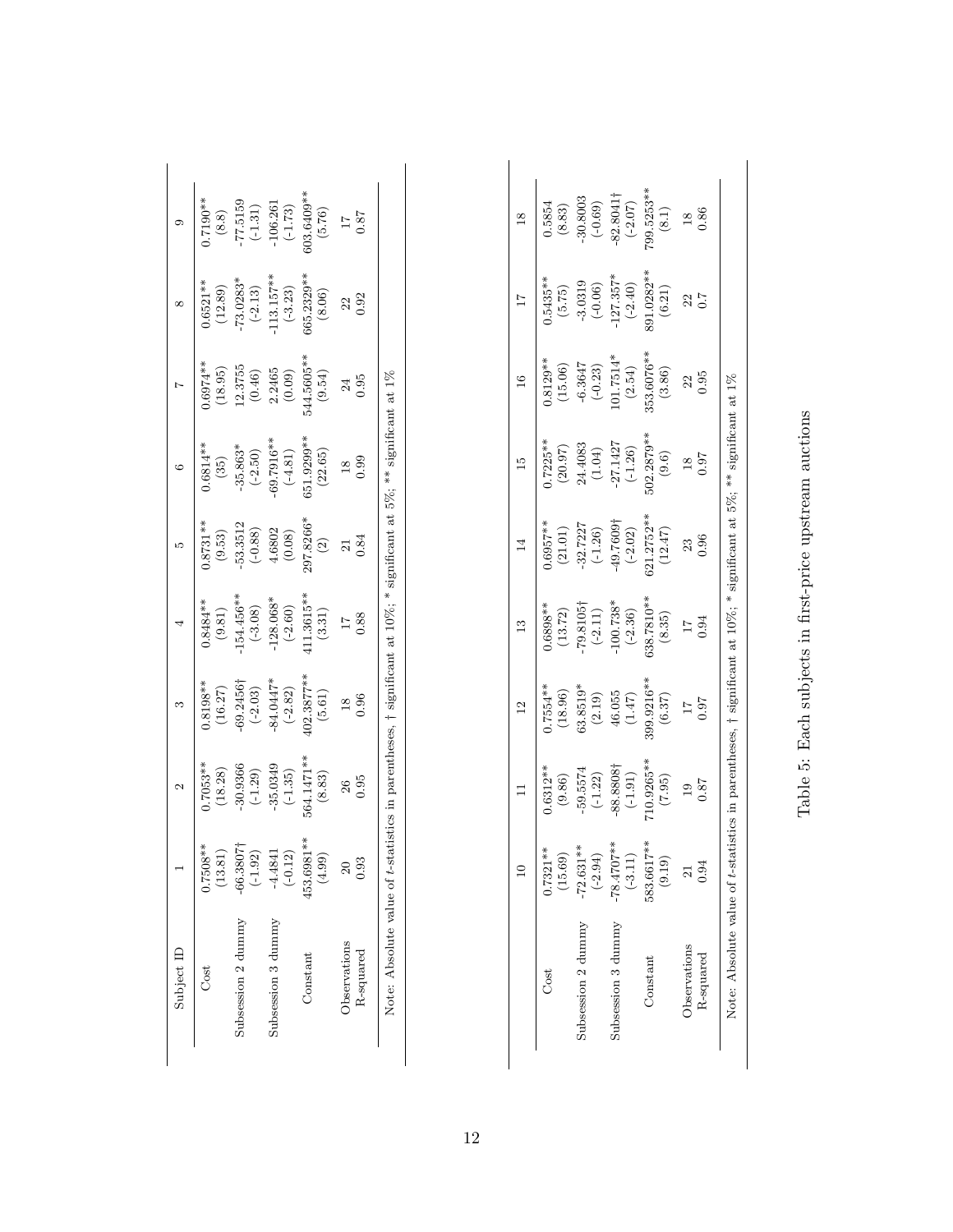| Jost                                              | $.0847**$<br>(27.34)                          | $.0447***$<br>(15.59)                                                              | $0.9803**$                                                                                       | $.1588**$<br>(25.36)                                        | $0.9901**$<br>$(35.26)$                                                                         | $.0447**$<br>(19.17)                                                                                 | $-9894**$<br>(18.65)                                                                |                                                                                                                                          |
|---------------------------------------------------|-----------------------------------------------|------------------------------------------------------------------------------------|--------------------------------------------------------------------------------------------------|-------------------------------------------------------------|-------------------------------------------------------------------------------------------------|------------------------------------------------------------------------------------------------------|-------------------------------------------------------------------------------------|------------------------------------------------------------------------------------------------------------------------------------------|
| bsession 2                                        | 64.6784<br>$(-1.99)$                          |                                                                                    | $\begin{array}{l} (34.09) \\ (34.09) \\ (3.18) * \\ (3.18) * \\ (4.64) \\ (-67.7436 \end{array}$ |                                                             |                                                                                                 |                                                                                                      |                                                                                     | $1.1573**$<br>$(18.18)$<br>$(34.2005$<br>$(0.88)$<br>$(0.88)$<br>$(0.984$<br>$(0.984)$<br>$(0.984)$<br>$(0.98)$<br>$(0.98)$<br>$(0.383)$ |
| ubsession $3c$                                    | $-29.2049$<br>(-1.01)<br>-132.846*<br>(-2.23) | $-75.3185$<br>$(-1.41)$<br>$-1.01.686*$<br>$(-2.25)$<br>$(-2.25)$<br>$(-1.28.919)$ |                                                                                                  | $\begin{array}{c} 29.3833 \\ (0.77) \\ -0.0524 \end{array}$ | $\begin{array}{c} 18.7174 \\ (-0.98) \\ 14.8787 \\ (0.88) \\ 0.5447 \\ -50.5447 \\ \end{array}$ | $\begin{array}{c} 26.7783 \\ (0.58) \\ 21.935 \\ (0.59) \\ (63.4697 \\ \textbf{63.4697} \end{array}$ |                                                                                     |                                                                                                                                          |
| <b>Constant</b>                                   |                                               |                                                                                    |                                                                                                  | $268.288**$<br>(-3.33)                                      |                                                                                                 |                                                                                                      | $-66.0274\dagger$<br>$(-1.83)$<br>$-36.5959$<br>$(-1.17)$<br>$15.0233$<br>$15.0233$ |                                                                                                                                          |
| <b>J</b> bservations<br>R-squarec                 | 0.97                                          | 0.92                                                                               | 0.99                                                                                             |                                                             |                                                                                                 | 0.95                                                                                                 | D.<br>94                                                                            |                                                                                                                                          |
| Jote: Absolute value of <i>t</i> -statistics in p |                                               |                                                                                    |                                                                                                  |                                                             | $10\%$ : * significant at 5%; ** significant at                                                 |                                                                                                      |                                                                                     |                                                                                                                                          |

| )                                                                 |
|-------------------------------------------------------------------|
| $\frac{1}{2}$<br>ł<br>I                                           |
| CONFIDENTIAL TRANSPORTATION CONFIDENTIAL<br>)<br>I<br>ł<br>ı<br>j |
| $\vdots$                                                          |
| ١<br>2                                                            |
| ہ<br>بہ<br>j<br>$\frac{1}{2}$<br>ļ                                |
| $\dot{\epsilon}$                                                  |
| ا ما م<br>l                                                       |

|                           |                                                                                                                                    |                                                                                                          |                                                                                                      |                                                                                                                  |                                                                                                                           |                                                                                                      |                                                                                                                                                                         |                                                                                                    | $\frac{8}{18}$                                                                                                  |
|---------------------------|------------------------------------------------------------------------------------------------------------------------------------|----------------------------------------------------------------------------------------------------------|------------------------------------------------------------------------------------------------------|------------------------------------------------------------------------------------------------------------------|---------------------------------------------------------------------------------------------------------------------------|------------------------------------------------------------------------------------------------------|-------------------------------------------------------------------------------------------------------------------------------------------------------------------------|----------------------------------------------------------------------------------------------------|-----------------------------------------------------------------------------------------------------------------|
| Cost                      | $.0243**$                                                                                                                          | $**F200.$                                                                                                | $-0084**$                                                                                            | $0.9918**$                                                                                                       | $.9717**$                                                                                                                 | $0.9983**$                                                                                           |                                                                                                                                                                         |                                                                                                    | 0.9642                                                                                                          |
| Subsession 2 dummy        |                                                                                                                                    |                                                                                                          | $\begin{array}{c} (226.96) \\ -5.2028 \\ (-1.31) \\ 5.1481\dagger \\ (-1.81) \\ (-1.81) \end{array}$ |                                                                                                                  |                                                                                                                           |                                                                                                      |                                                                                                                                                                         |                                                                                                    |                                                                                                                 |
| Subsession 3 dummy        |                                                                                                                                    |                                                                                                          |                                                                                                      |                                                                                                                  |                                                                                                                           |                                                                                                      |                                                                                                                                                                         |                                                                                                    |                                                                                                                 |
| Constant                  | $\begin{array}{c} (29.84) \\ 9.5282 \\ (0.32) \\ 46.1905 \\ (1.62) \\ (1.62) \\ (1.63)^{*}\\ 144.638^{*}\\ (-2.54) \\ \end{array}$ | $\begin{array}{l} (210.56) \\ -3.311 \\ (-0.95) \\ 0.5843 \\ (0.21) \\ (0.21) \\ 12.1677 \\ \end{array}$ | (11.14)<br>1756.7                                                                                    | $\begin{array}{c} (153.83) \\ 17.7103^{**} \\ (-4.15) \\ 20.0374^{**} \\ (-5.97) \\ (3.2414^{**} \\ \end{array}$ | $\begin{array}{l} (32.45) \\ (32.45) \\ (-1.57) \\ \textbf{-16.9798} \\ (-0.87) \\ (0.902^{**}) \\ (2.49) \\ \end{array}$ | $\begin{array}{l} (15.24)\\ 110.744*\\ (-2.12)\\ -54.0736\\ (-1.25)\\ 116.3042\\ (1.16) \end{array}$ | $\begin{array}{l} 0.9728^{**} \\ (84.75) \\ (1.6079\dagger \\ (1.8) \\ (1.8) \\ (-1.49) \\ (-1.49) \\ (6.4509^{**} \\ (7.69) \\ (1.49) \\ (1.49) \\ (2.68) \end{array}$ | $1.0730**$<br>$(20.74)$<br>$67.3693$<br>$(1.58)$<br>$(1.58)$<br>$(2.95)$<br>$(2.95)$<br>$-158.158$ | $\begin{array}{l} (36.29) \\ -6.2779 \\ (-0.33) \\ 40.4766^* \\ (-2.27) \\ (-2.27) \\ 97.7049^* \\ \end{array}$ |
| Observations<br>R-squared | 0.07                                                                                                                               |                                                                                                          |                                                                                                      |                                                                                                                  | 0.98                                                                                                                      | 0.9                                                                                                  |                                                                                                                                                                         | 0.96<br>25                                                                                         | 0.99<br>26                                                                                                      |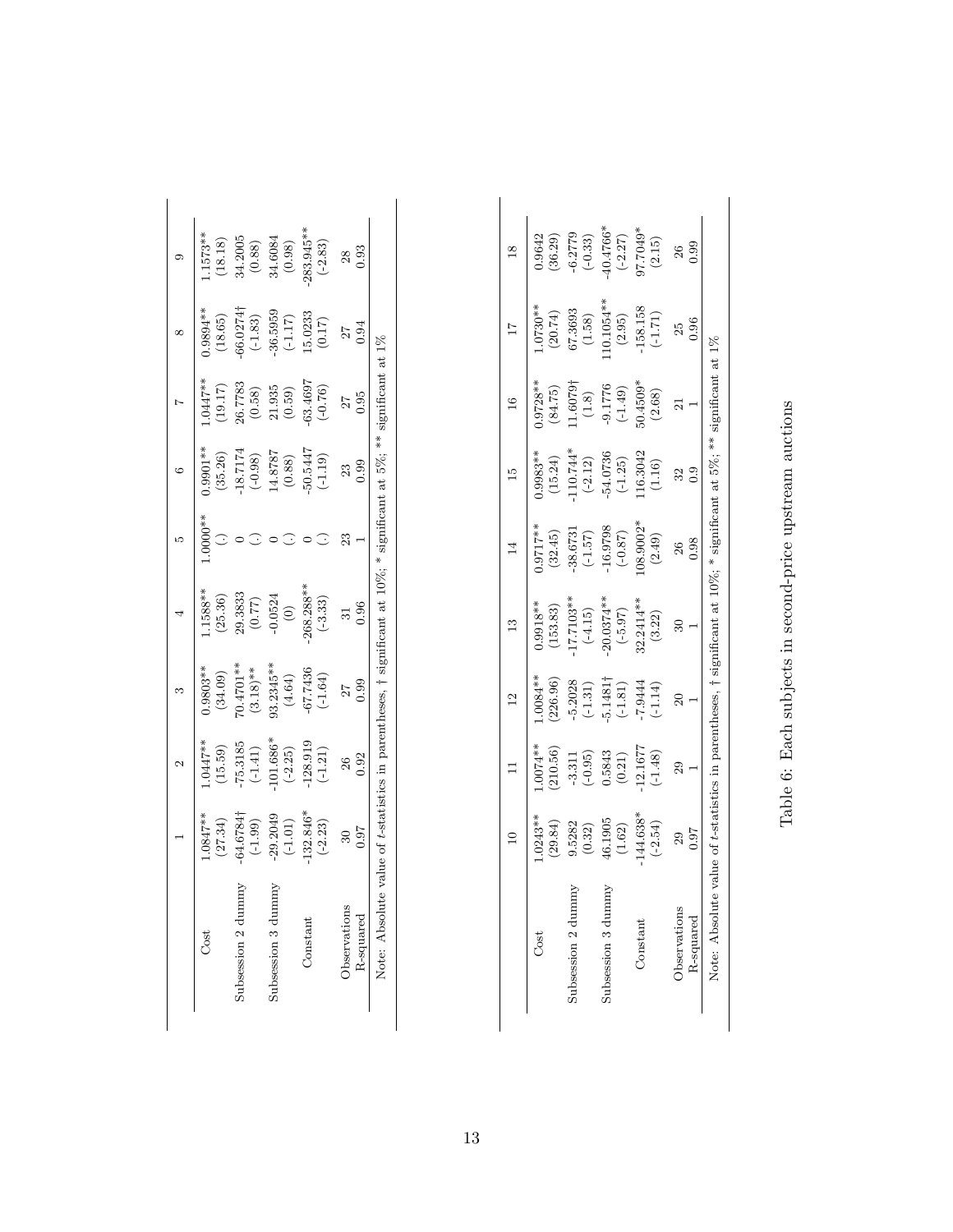|                    | (5)        | (6)<br>First-price | (7)            | (8)            | (9)<br>Second-price | (10)        |
|--------------------|------------|--------------------|----------------|----------------|---------------------|-------------|
| Session No.        | 1          | 3                  | $\overline{5}$ | $\overline{2}$ | $\overline{4}$      | 6           |
| Cost               | $0.67**$   | $0.68**$           | $0.77**$       | $0.98**$       | $1.05***$           | $1.07**$    |
|                    | (32.58)    | (39.12)            | (36.05)        | (50.49)        | (54.32)             | (51.55)     |
| Subsession 2 dummy | $-22.38$   | $-38.90**$         | $-53.41**$     | $-26.94$       | $-11.63$            | $-14.05$    |
|                    | $(-1.35)$  | (2.72)             | (3.38)         | $(-1.87)$      | $(-0.78)$           | $(-0.82)$   |
| Subsession 3 dummy | $-49.43**$ | $-48.59**$         | $-51.90**$     | $-17.75$       | 8.71                | $-13.03$    |
|                    | (3.46)     | (3.93)             | (3.78)         | $(-1.42)$      | (0.68)              | $(-0.88)$   |
| Constant           | 648.17**   | $613.54**$         | 474.96**       | $80.99**$      | $-98.64**$          | $-145.94**$ |
|                    | (19.99)    | (23.46)            | (14.03)        | (2.62)         | $(-3.15)$           | $(-4.47)$   |
| Observations       | 160        | 160                | 160            | 160            | 160                 | 160         |
| R-squared          | 0.88       | 0.91               | 0.90           | 0.94           | 0.95                | 0.95        |

Note: Absolute value of *t*-statistics in parentheses \* significant at 5%; \*\* significant at 1%

Table 7: Regression result for bids and costs 2

| Subcont. Auc. Form     | Mean                 | S.D.               | Median           | Max          | Min          |
|------------------------|----------------------|--------------------|------------------|--------------|--------------|
| 1st-price<br>2nd-price | 1595.366<br>1740.758 | 237.884<br>242.024 | 1555.5<br>1788.5 | 2000<br>2000 | 1100<br>1002 |
| Total                  | 1668.062             | 250.595            | 1659.5           | 2000         | 1002         |

### Table 8: Costs of PCs

on the theoretical explanation for overbidding in second-price auctions.

There are a group of studies which attempt to explain overbidding in second-price auctions theoretically (*e.g.*, Morgan, Steiglitz and Reis' (2003)). A majority of these studies assume that bidders have the non-standard preferences, which are broadly categorized into either *spite* or *joy of winning*.

In Subsession 3 of our experiment, three subjects form a team in which one plays a PC and remainders play SCs to compete with another team. A team, on the other hand, consists of two SC subjects in Subsession 2. Hence, in subsession 3, a lower subcontract bid is a spite to the opponent SC but, at the same time, is a goodwill to the PC subject since the PC subject will have more cost advantage in the downstream competition. In contrast, no goodwill effect exists in a lower subcontract bid in Subsession 2 where PCs are computerized. If SC subjects not only care about the payoff of the rival SC but also about the payoff of the PC subject, subcontract bids should be higher in Subsession 3 than in Subsession 2. However, we do not observe any difference in subcontract bids in between Subsession 2 and 3. From this evidence, overbids are in general attributed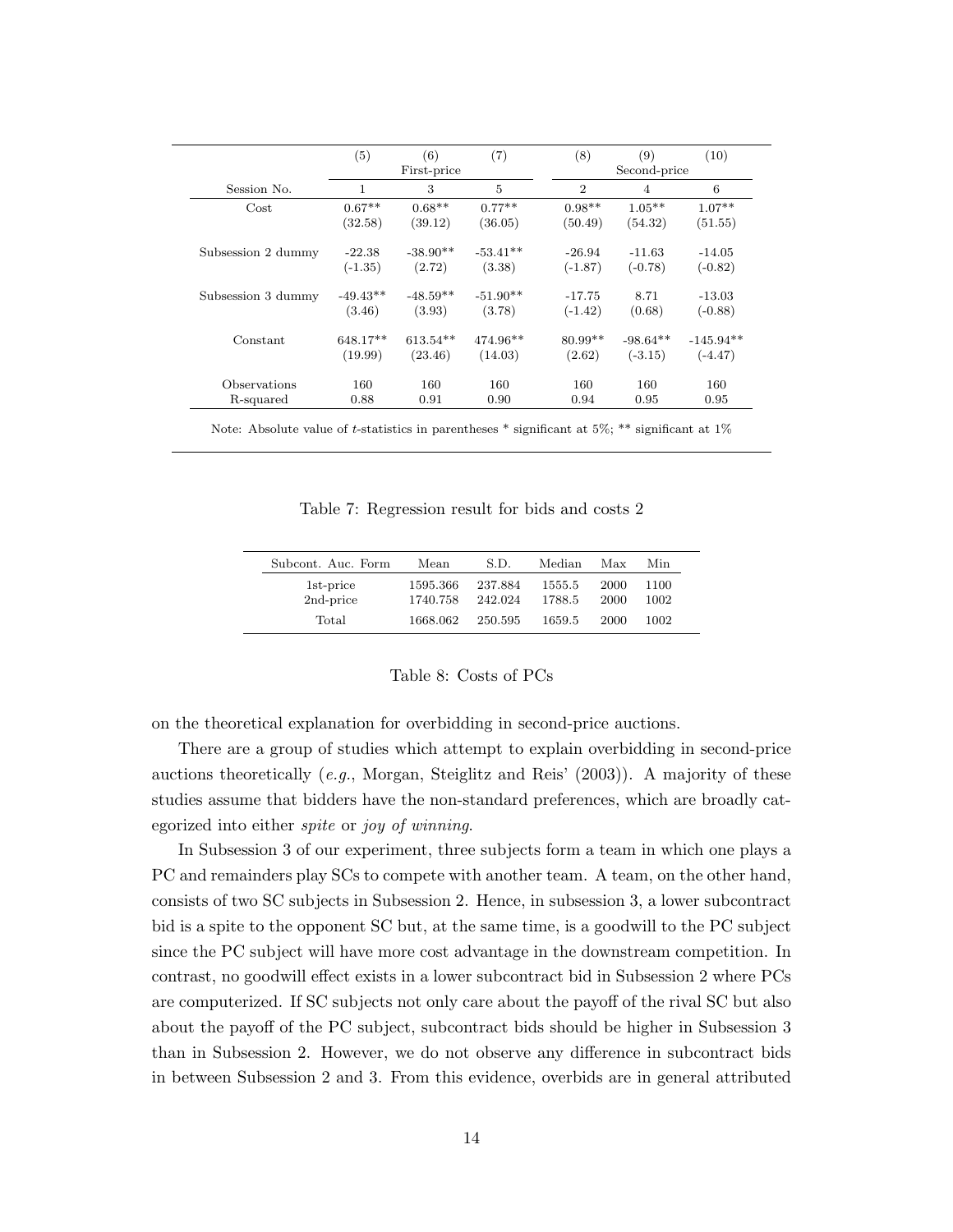more plausibly to *joy of winning*.

#### 4.4 Efficiency

Our laboratory data show that the first-price mechanism in upstream auctions contributes more likely to the realization of an *ex post* efficient allocation. To measure allocative efficiency, we use the ratio between the sample mean of realized social surplus (the social value of the project minus the cost of the awarded SC) and the sample mean of maximum-possible social surplus (the social value of the project minus the production cost of the lowest SC). All the descriptive statistics are reported in Table 9. The numerator of the ratio is denoted by (A) and the denominator is denoted by (B).

|                  | Realized (A) | Social Surplus Social Surplus<br>Maximum $(B)$ | (A)/(B)  | Variance<br>of $(A)/(B)$ | t-statistics<br>FPA vs. SPA |
|------------------|--------------|------------------------------------------------|----------|--------------------------|-----------------------------|
| Subsession 1     | 671.9        | 699.2                                          | $96.1\%$ | $0.84\%$                 | $2.4885**$                  |
| FPA Subsession 2 | 778.9        | 798.6                                          | 97.5%    | $0.25\%$                 | $1.9914*$                   |
| Subsession 3     | 792.8        | 820.9                                          | 96.6%    | $0.54\%$                 | $3.7110**$                  |
| Subsession 1     | 673.1        | 677.9                                          | 99.3%    | $0.14\%$                 |                             |
| SPA Subsession 2 | 772.8        | 835.9                                          | 92.4\%   | 1.72\%                   |                             |
| Subsession 3     | 660.0        | 755.3                                          | 87.4%    | 3.64\%                   |                             |

#### Table 9: Efficiency

Two-sample *t*-test statistics in the table compare efficiency between the first- and the second-price auction in upstream auctions for each subsession. It is shown that the first-price mechanism improves efficiency with 1 percent significant level for Subsession 1 and 3 and 5 percent significant level for Subsession 2. In addition, Table 10 describing the ratio for each experimental session and for each subsession reports that the firstprice mechanism in Subsession 2 and 3 always yields higher efficiency than the secondprice mechanism (*e.g.*, 97.4 percent vs. 93.2 percent in Subsession 2 on Day 1). On the other hand, there is no such tendency in Subsession 1. The efficiency in Subsession 1 on Day 1 under the first-price auctions is approximately 6 percent lower than that under the second-price auctions while on Day 2 that is approximately 7 percent higher under the first-price auctions.

#### 4.5 Risk Attitude

Although observed subjects' strategies are off the theoretical bidding functions, the discrepancy can be well-explained by the subject's risk attitude. As presented in Cox,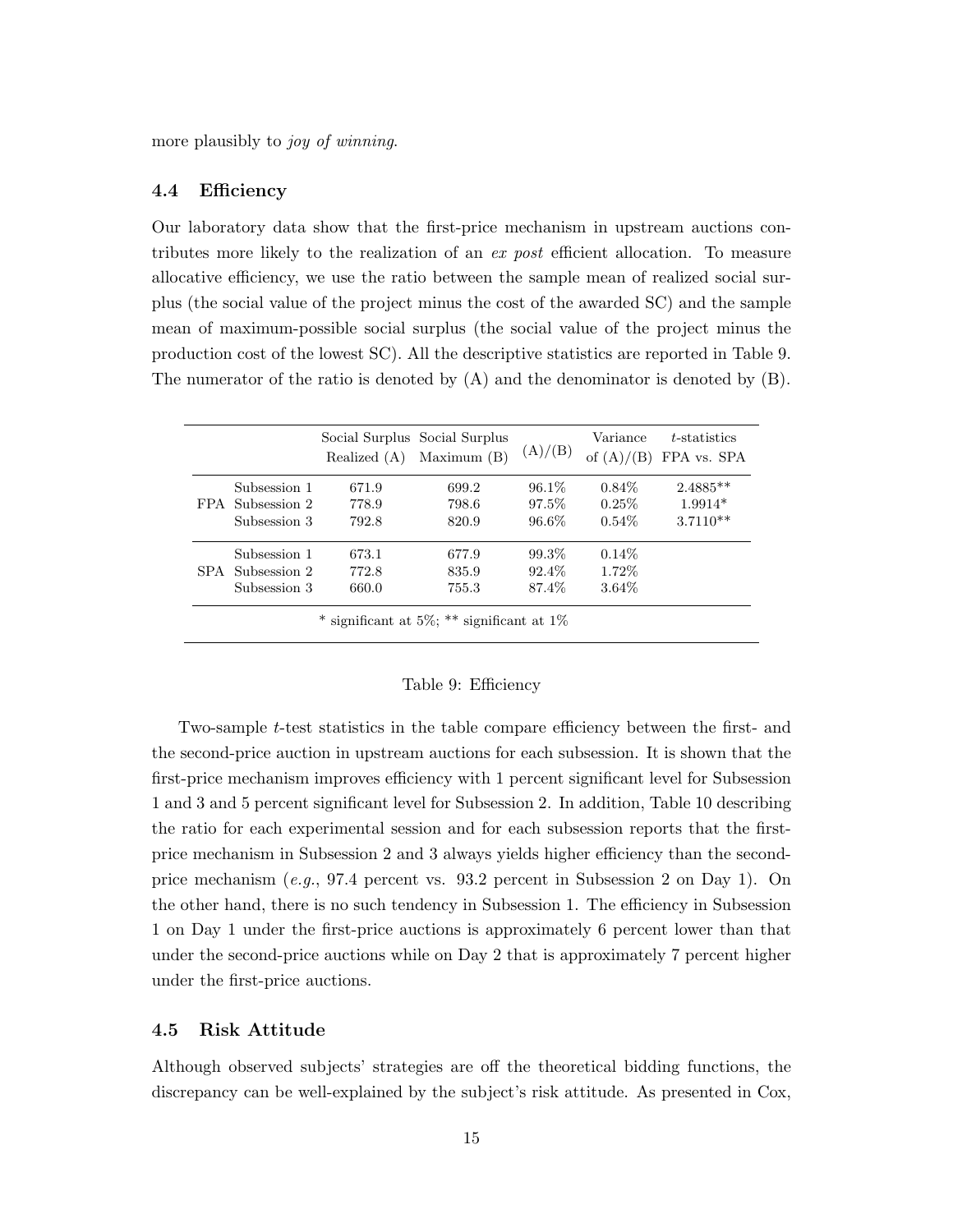|              |          | First-price |          |          | Second-price |          |  |
|--------------|----------|-------------|----------|----------|--------------|----------|--|
| Session No.  |          |             |          |          |              |          |  |
| Subsession 1 | $93.2\%$ | $99.1\%$    | 95.8%    | 98.2%    | $92.6\%$     | $99.6\%$ |  |
| Subsession 2 | 97.4%    | 98.7%       | $96.6\%$ | $93.2\%$ | $92.0\%$     | $92.2\%$ |  |
| Subsession 3 | -97.3%   | $95.6\%$    | 96.8%    | $92.6\%$ | 89.3%        | 80.6%    |  |

Table 10: Efficiency rate for each experiment session

Smith, and Walker (1982), bidders bid more aggressively as they are more risk-averse. Suppose the bidder *i*'s utility function is expressed as a power function:

$$
U_i(y)=y^{r_i},
$$

where *y* is the experimental payoff and  $(1-r_i)$  represents the Arrow-Pratt measurement of constant relative risk aversion. Then, (2) becomes <sup>5</sup>

$$
b_i = t_i + \frac{\bar{t} - t_i}{4}r_i.
$$

whereas (3) becomes

$$
b_i = t_i + \frac{\bar{t} - t_i}{2}r_i.
$$

These imply that both strategies move toward the 45 degree line although these are never coincident with each other. In other words, regardless of the SC's risk attitude, the aggressive bidding caused by the downstream competition will be observed only in the case where the first-price auction is used in the upstream competition.

Our experimental result was fully consistent with such theoretical prediction. The mean value of *r* obtained in our data was 0.76 with the standard deviation is .010, indicating that subjects are risk averse. Nevertheless, they tend to bid lower prices in the upstream first-price auction if there is a downstream competition. We thus conclude that risk attitude is not the cause of the aggressive bidding in the upstream auction.

#### 4.6 Unserious Subjects

For subjects to be serious throughout the session, some experiments for auctions introduce the procedure in which the subject's actual earning is the sum of the payoffs earned in some limited rounds which have randomly chosen by the computer. Subjects are informed of the randomization but do not know which rounds are chosen. We do not, however, employ such a random payment procedure for the following reason. In

<sup>5</sup>See Cox, Smith, and Walker (1982) for more detail.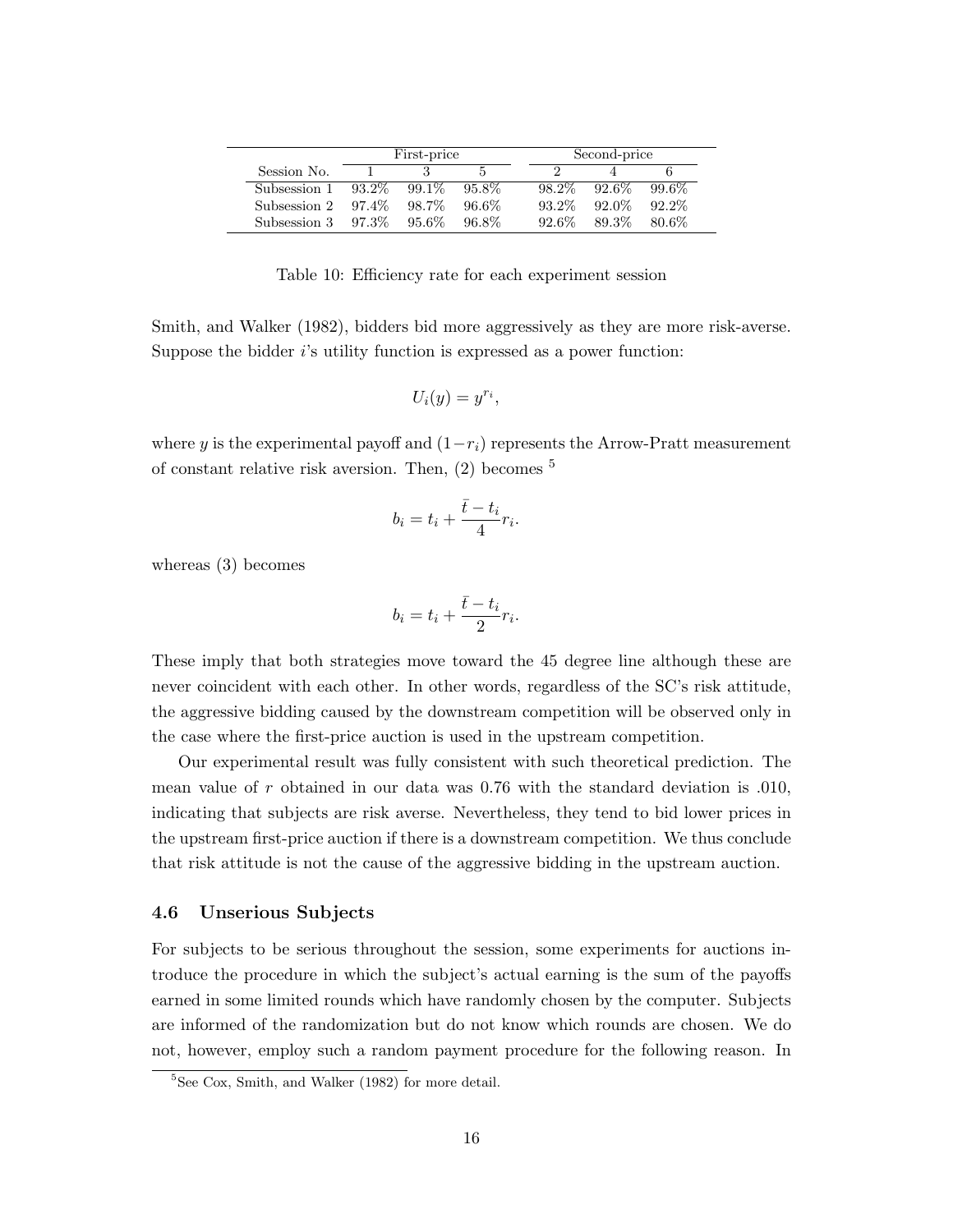our experiment subjects are randomly assigned to be an SC or to have a rest. Therefore, they do not know how many times they will be able to submit a subcontract bid at any period in every session. This design helps them play seriously in every period.

In fact, we have no evidence that subjects' bidding behavior changes significantly through subsessions. Regression (11) through (16) in Table 11 are conducted to compare the subjects' bidding behaviors in the first- vs. the last-half periods. The fact that the "first-half" dummies are statistically insignificant in five out of six regressions suggests that subjects behave the same in between the first and the last half rounds in most subsessions.

|                       | (11)       | (12)<br>First-price | (13)      | (14)     | (15)<br>Second-price | (16)       |
|-----------------------|------------|---------------------|-----------|----------|----------------------|------------|
| Subsession No.        | 1          | $\overline{2}$      | 3         | 1        | $\overline{2}$       | 3          |
| Cost                  | $0.59**$   | $0.74**$            | $0.73**$  | $0.96**$ | $1.06***$            | $1.05***$  |
|                       | (22.12)    | (33.98)             | (49.12)   | (33.47)  | (43.31)              | (62.67)    |
| First-half auc. dummy | $-33.88*$  | $-3.14$             | 1.96      | 29.6     | $-14.8$              | $-17.4$    |
|                       | $(-2.31)$  | $(-0.25)$           | (0.24)    | (1.84)   | $(-1.07)$            | $(-1.91)$  |
| Constant              | $759.5***$ | $490.5***$          | $495.2**$ | 37.54    | $-102.9*$            | $-83.05**$ |
|                       | (18.42)    | (14.43)             | (22.37)   | (0.86)   | $(-2.82)$            | $(-21.62)$ |
| Observations          | 120        | 120                 | 240       | 120      | 120                  | 240        |
| R-squared             | 0.81       | 0.91                | 0.91      | 0.91     | 0.94                 | 0.94       |

Note: Absolute value of *t*-statistics in parentheses

\* significant at 5%; \*\* significant at 1%

#### Table 11: Comparison between the first- and last- half rounds

It is thus hardly concluded that subjects turn to be less serious to play in our experiment as sessions go on due to a sufficiently large amount of showup fees or to the lack of the random payment procedure.

#### 4.7 More PCs or more SCs

Aggressive subcontract bids as a result of the increased downstream competition are observed in more generalized settings. We conduct a supplemental experimental session which begins with the control subsession where 2 PCs bid in the downstream auction in 10 rounds and each PCs solicits 2 SCs in the upstream auction. Then, in the next treatment subsession (Subsession G1), the number of PCs is raised to three keeping other things constant. In the final control subsession (Subsession G2), the number of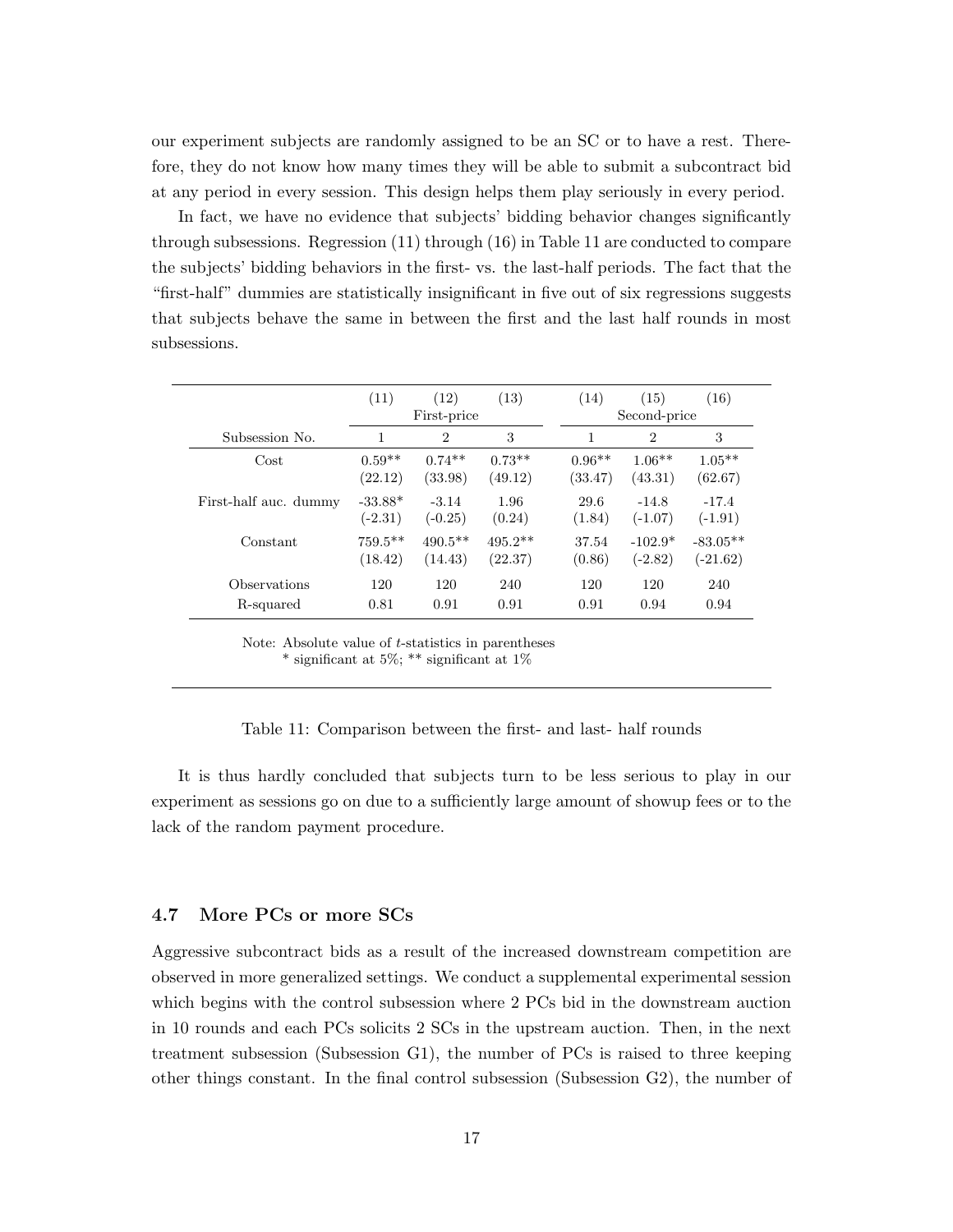| PC's costs   |                |     |        | PC's profit    |                 |     |        |  |
|--------------|----------------|-----|--------|----------------|-----------------|-----|--------|--|
|              | Subsession 2.3 |     |        |                | Subsession 2, 3 |     |        |  |
| mechanism    | mean           | N   | sd     | mechanism      | mean            | N   | sd     |  |
| First-price  | 1,439.1        | 180 | 153.47 | First-price    | 147.21          | 90  | 77.20  |  |
| Second-price | 1,655.8        | 180 | 250.14 | Second-price   | 163.07          | 90  | 111.04 |  |
| Total        | 1,547.4        | 360 | 233.92 | Total          | 155.14          | 180 | 95.69  |  |
|              | Subsession 2   |     |        |                | Subsession 2    |     |        |  |
| mechanism    | mean           | N   | sd     | mechanism      | mean            | N   | sd     |  |
| First-price  | 1,459.8        | 60  | 176.31 | First-price    | 211.77          | 30  | 36.51  |  |
| Second-price | 1,618.2        | 60  | 264.88 | Second-price   | 178.20          | 30  | 72.15  |  |
| Total        | 1,539.0        | 120 | 237.74 | Total          | 194.98          | 60  | 59.16  |  |
|              | Subsession 3   |     |        |                | Subsession 3    |     |        |  |
| mechanism    | mean           | N   | sd     | mechanism      | mean            | N   | sd     |  |
| First-price  | 1,428.7        | 120 | 140.33 | First-price    | 114.93          | 60  | 71.80  |  |
| Second-price | 1,674.6        | 120 | 241.38 | Second-price   | 155.50          | 60  | 125.96 |  |
| Total        | 1,551.7        | 240 | 232.37 | $\text{Total}$ | 135.22          | 120 | 104.10 |  |

Table 12: Mean winning bid and PC's profit

PCs is back to two while the number of SCs for each PC to solicit becomes three. Throughout the session, subjects bid as SCs. Since the number of necessary subjects are four in the first subsession, two subjects out of six are randomly selected in each round to stay away from bidding.

Regression 17 through 24 in Table 13 report the statistical results. In the odd numbered regressions, the first subsession (*i.e.,* 2 PCs with 2 SCs for each PC), is identified by putting Dummy 1 and 2 on the subsequent subsessions while in the even numbered regressions, the second subsession (*i.e.,* 3 PCs with 2 SCs for each PC), is identified by putting Dummy 2 and 3 on the other subsessions. The *t*-statistics of Dummy 1 and 3, which are 4.28 in regression 17 and 18 and 2.01 in 21 and 22, imply that the increase in the number of PCs from two to three in the downstream auction induces lower subcontract prices if (and only if when considering only the first- and second-price sealed-bid auction) the first-price auction is used in upstream competitions. Dummy 2 in both regression 17 and 19 is significant and that in both regression 18 and 20 are not, which supports the theoretical argument that SCs follow the same equilibrium bidding strategy in both cases i) 3 PCs, each soliciting 2 SCs and ii) 2 PCs, each soliciting 3 SCs.<sup>6</sup> Similar results are also obtained when the subject IDs are controlled as fixed

$$
\max_{s_{i,j}} \left(s_{i,j} - t_{i,j}\right) \left[1 - \sigma^{-1}(s_{i,j})\right]^5.
$$

The optimal bidding strategy is thus identical in both cases.

<sup>&</sup>lt;sup>6</sup>The SC's winning probability in the upstream auction is  $\left[1 - \sigma^{-1}(s_{i,j})\right]$  in Subsession G1 and  $\left[1 - \sigma^{-1}(s_{i,j})\right]^2$  in Subsession G2. The conditional probability that his PC wins in the downstream auction given that the SC bids  $s_{i,j}$  is  $\left[1 - \sigma^{-1}(s_{i,j})\right]^4$  in Subsession G2 and  $\left[1 - \sigma^{-1}(s_{i,j})\right]^3$  in Subsession G2. Hence, in both cases, the SC's objective function is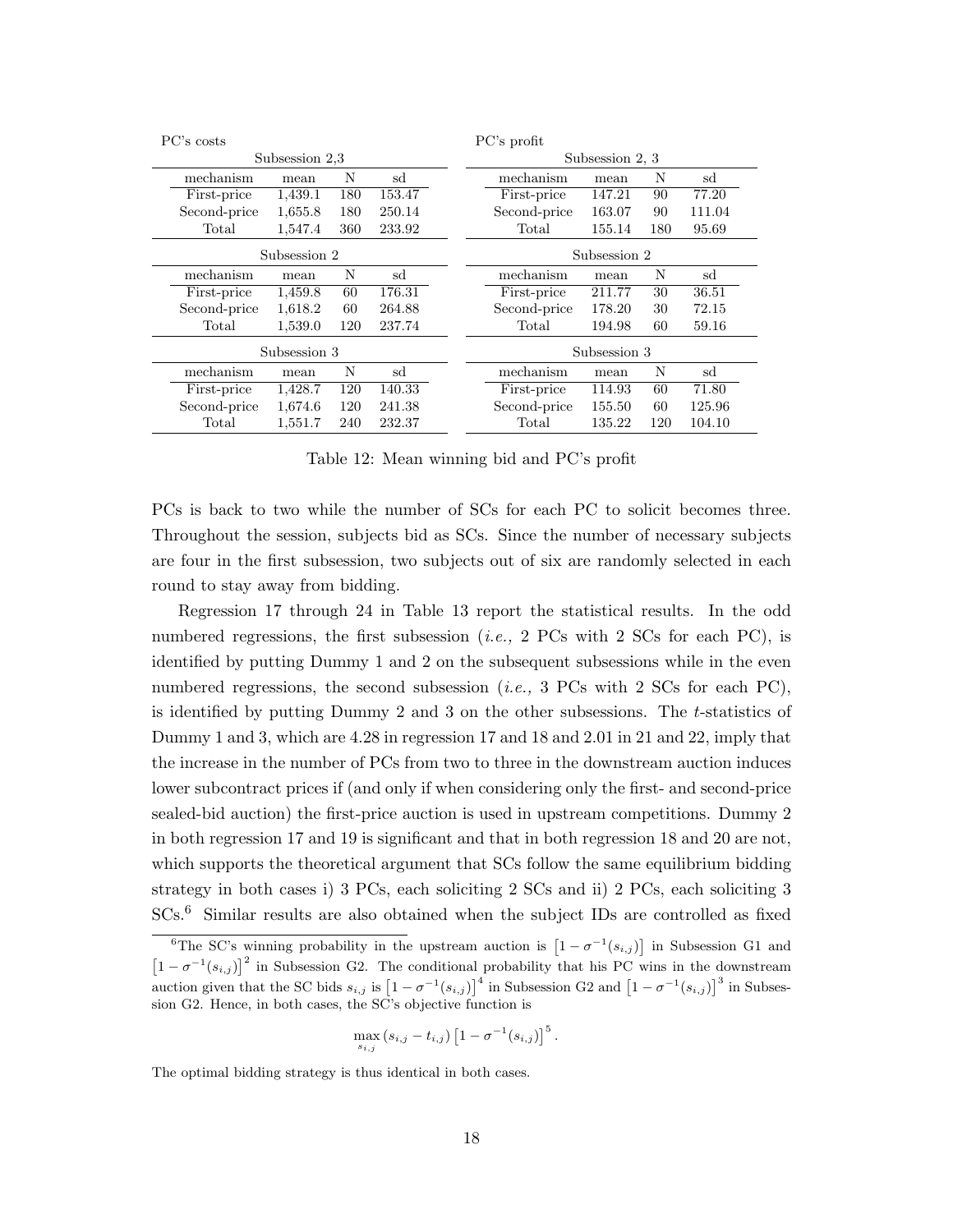effect.

|                   | (17)                     | (18)       | (19)                     | (20)                     | (21)       | (22)                     | (23)                     | (24)       |  |  |
|-------------------|--------------------------|------------|--------------------------|--------------------------|------------|--------------------------|--------------------------|------------|--|--|
|                   |                          |            | 1st-price                |                          |            | 2nd-price                |                          |            |  |  |
|                   |                          | <b>OLS</b> |                          | FE                       |            | <b>OLS</b>               |                          | FE         |  |  |
| Cost              | $0.8041**$               | $0.8041**$ | $0.806**$                | $0.806**$                | $0.9877**$ | $0.9877**$               | $0.9942**$               | $0.9942**$ |  |  |
|                   | (63.49)                  | (63.49)    | (68.57)                  | (68.57)                  | (43.36)    | (43.36)                  | (47.84)                  | (47.84)    |  |  |
| Dummy 1           | $-40.86**$               |            | $-42.15**$               |                          | 32.70*     |                          | 27.44                    |            |  |  |
| 3 PCs (2 SCs)     | (4.28)                   |            | (4.77)                   |                          | (2.01)     |                          | $(-1.86)$                |            |  |  |
| Dummy 2           | $-49.40**$               | $-8.53$    | $-50.71**$               | $-8.56$                  | 26.68      | $-6.01$                  | 21.69                    | $-5.76$    |  |  |
| $2$ PCs $(3$ SCs) | (5.17)                   | $(-1)$     | (5.74)                   | $(-1.09)$                | $(-1.64)$  | $(-0.41)$                | $(-1.47)$                | $(-0.44)$  |  |  |
| Dummy 3           | $\overline{\phantom{a}}$ | $40.86**$  | $\overline{a}$           | $42.15**$                |            | $-32.70*$                |                          | $-27.44$   |  |  |
| $2$ PCs $(2$ SCs) | $\overline{\phantom{0}}$ | (4.28)     |                          | (4.77)                   |            | (2.01)                   |                          | $(-1.86)$  |  |  |
| Constant          | 416.28**                 | 375.41**   | 414.71**                 | $372.56**$               | $-41.67$   | $-8.978$                 | $-46.32$                 | $-18.87$   |  |  |
|                   | (20.43)                  | (18.70)    | (20.08)                  | (18.23)                  | $(-1.13)$  | $(-0.25)$                | $(-1.28)$                | $(-0.53)$  |  |  |
| Observations      | 320                      | 320        | 320                      | 320                      | 320        | 320                      | 320                      | 320        |  |  |
| R-squared         | 0.93                     | 0.93       | $\overline{\phantom{a}}$ | $\overline{\phantom{a}}$ | 0.86       | 0.86                     | $\overline{\phantom{a}}$ |            |  |  |
| Number of IDs     | $\overline{\phantom{a}}$ |            | 12                       | 12                       |            | $\overline{\phantom{0}}$ | 12                       | 12         |  |  |
|                   |                          |            |                          |                          |            |                          |                          |            |  |  |

Note: Absolute value of *t*-statistics in parentheses, \* significant at 5%; \*\* significant at 1% Subject ID is taken as fixed effect in regression  $(18)$ ,  $(19)$ ,  $(23)$ , and  $(24)$ .

Table 13: 3 PCs with 2 SCs for e.a., 2 PCs with 3 SCs for e.a.

Now, we compare the first subsession in this experiment with Subsession 2 in the previous experiment; in both subsessions, there are 2 PCs, each soliciting 2 SCs in the upstream auction. We regress the observed bids on the private signals. The dummy is equal to one if the dependent and independent variables are picked from the previous experiment Subsession 2 and is equal to zero otherwise. Unlike the theoretical prediction, the regression result in Table 14 shows that it is statistically significant that subjects in Subsession 2 bid lower prices than those in the first subsession in this supplemental experiment. Taking into account the fact that all subject groups are randomly selected, it is hard to conclude that this difference comes from the subject heterogeneity. Hence, the subject's bidding behavior may be affected by the competitive environment of the previous subsession. However, subjects in upstream competition do recognize the competition in the downstream auction and bid differently if the first-price mechanism is used.

#### 4.8 Change in the order of subsessions

We conclude this section by reporting the result that the aggressive bids are observed regardless of the order of subsessions. In the final experimental session, we begins by Subsession 2 in which 2 PCs solicit 2 SCs for each upstream competition based on the first-price mechanism. Then, we conduct Subsession 3 followed by Subsession 1 in which a paired subjects bid for a PC and there is no downstream competition. The regression result of the observed bids on the costs in Table 15 shows that the order of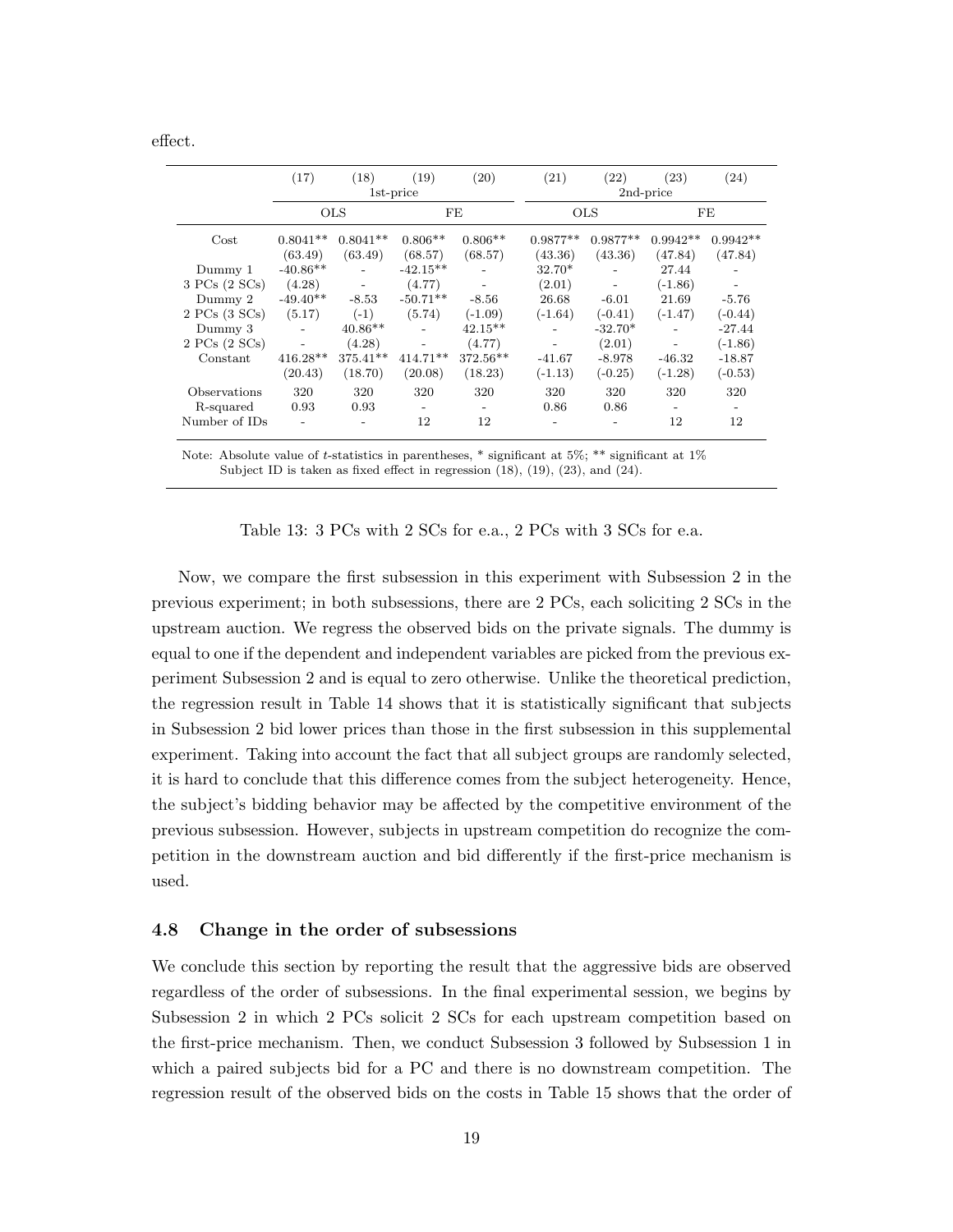|              | (25)                          | (26)                                                                    | (27)       | (28)       |
|--------------|-------------------------------|-------------------------------------------------------------------------|------------|------------|
|              |                               | 1st-price                                                               |            | 2nd-price  |
|              | <b>OLS</b>                    | FE                                                                      | OLS        | FE         |
| Cost         | $0.722**$                     | $0.722**$                                                               | $0.9969**$ | $1.0027**$ |
|              | (37.89)                       | (39.01)                                                                 | (28.27)    | (36.48)    |
| Dummy        | $-38.6841**$                  | $-32.6429**$                                                            | 16.4836    | 8.6942     |
|              | (3.44)                        | (2.71)                                                                  | $(-0.8)$   | (0.16)     |
| Constant     | 578.108**                     | 571.006**                                                               | $-72.1702$ | $-65.6597$ |
|              | (17.18)                       | (17.05)                                                                 | $(-1.13)$  | $(-0.73)$  |
| Observations | 160                           | 160                                                                     | 160        | 160        |
| R-squared    | 0.9                           |                                                                         | 0.84       |            |
|              |                               | Note: Absolute value of $t$ -statistics in parentheses, $*$ significant |            |            |
|              | at 5\%; ** significant at 1\% |                                                                         |            |            |
|              |                               | Subject ID is taken as fixed effect in regression $(26)$ , $(28)$ .     |            |            |

Table 14: 2 PCs, 2 SCs for e.a. PC

subsessions does not affect our previous results; subjects bid lower prices in Subsession 2 and 3 even if Subsession 1 is conducted afterward.

|                    | (29)        | (30)        | (31)        | (32)        |
|--------------------|-------------|-------------|-------------|-------------|
|                    |             | 1st-price   |             | 2nd-price   |
|                    | OLS         | FE          | <b>OLS</b>  | FE          |
| $\cos t$           | $0.769**$   | $0.769**$   | $0.769**$   | $0.769**$   |
|                    | (51.49)     | (51.49)     | (51.49)     | (51.49)     |
| Subsession 1 dummy |             |             | $40.186**$  | $40.186**$  |
|                    |             |             | (3.84)      | (3.84)      |
| Subsession 2 dummy | $-26.139*$  | $-26.139*$  | 14.046      | 14.046      |
|                    | (2.17)      | (2.17)      | (1.35)      | (1.35)      |
| Subsession 3 dummy | $-40.186**$ | $-40.186**$ |             |             |
|                    | $(-3.84)$   | $(-3.84)$   |             |             |
| Constant           | $459.448**$ | $459.448**$ | $419.263**$ | $419.263**$ |
|                    | (19.66)     | (19.66)     | (17.86)     | (17.86)     |
| Observations       | 160         | 160         | 160         | 160         |
| R-squared          | 0.94        |             | 0.94        |             |

Note: Absolute value of *t*-statistics in parentheses, \* significant at 5%; \*\* significant at 1%

Subject ID is taken as fixed effect in regression (30), (32).

Table 15: Changing subsession orders

# 5 Concluding remarks

In this paper, we conduct a laboratory experiment to examine the bidding behavior in upstream subcontract auctions that take place prior to a downstream procurement auction.

To answer the following three questions, we conduct a laboratory experiment; 1)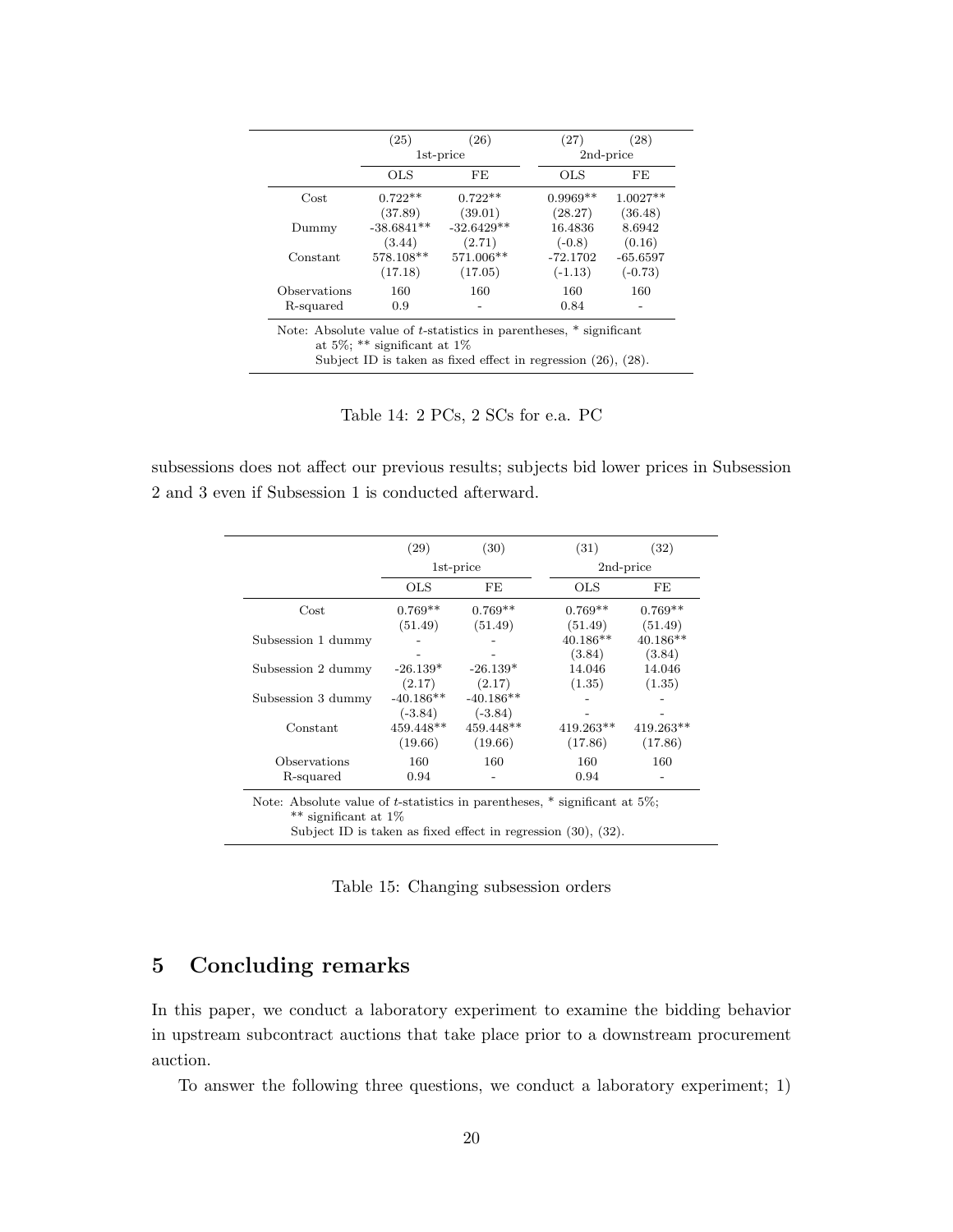whether subjects play the symmetric equilibrium the theoretical research by Nakabayashi (2009) proposes, 2) whether the revenue equivalence breaks down in the upstream auction, and 3) which mechanism yields higher efficiency, the first- vs. second-price auction.

As suggested by the theoretical model, subjects tend to bid more aggressively in upstream competitions if upstream auctions are held with the first-price mechanism. Although the observed bids in our experiment has a discrepancy from the theoretical bid functions due presumably to the subject's risk attitude, the aggressive bidding in the first-price upstream auction is indeed observed with statistical significance that causes the failure of the Revenue Equivalence in upstream auctions. On the other hand, despite the theoretical prediction that expected profits of PCs who use the first-price mechanism to select an SC is higher than those who use the second-price counterpart, the subject's earnings as a PC in our experiment are lower if they use the first-price mechanism in the upstream auction.

Unlike the existing experimental research regarding the efficiency on auctions, we obtain a clear ranking in upstream auctions. Efficiency is higher if the first-price auction is used in the upstream auction. Although the second-price mechanism tends to yield higher efficiency in our controlled experiment, the existing of the downstream competition overcompensates the efficiency created by the first-price upstream auction.

An extension from this study can be the examination of the case where a PC uses the first-price sealed bid auction to select an SC while another PC uses the secondprice sealed-bid auction. Dividing two cases; one in which all subjects know every PC's mechanism to select an SC, and the other is that PC's mechanism is known only to the relevant subjects (the PC and SCs who bid for the PC), we will investigate the impact of such mechanism choices on the strategy in the upstream auction and the PC's profitability as well as the *ex post* efficiency.

Furthermore, the optimal reservation price in the downstream auction can be analyzed in the laboratory experiment. As theory predicted, the downstream auction satisfies the standard IPV environment since the PC's cost is drawn from a distribution function which depends on the number of competitors. As a result, the optimal reservation price in the downstream auction depends on the number of bidders. We will conduct an experimental session for the inspection of optimal reservation price, the results of which will be attractive for the real-world procurement buyers who have always wondering such issues.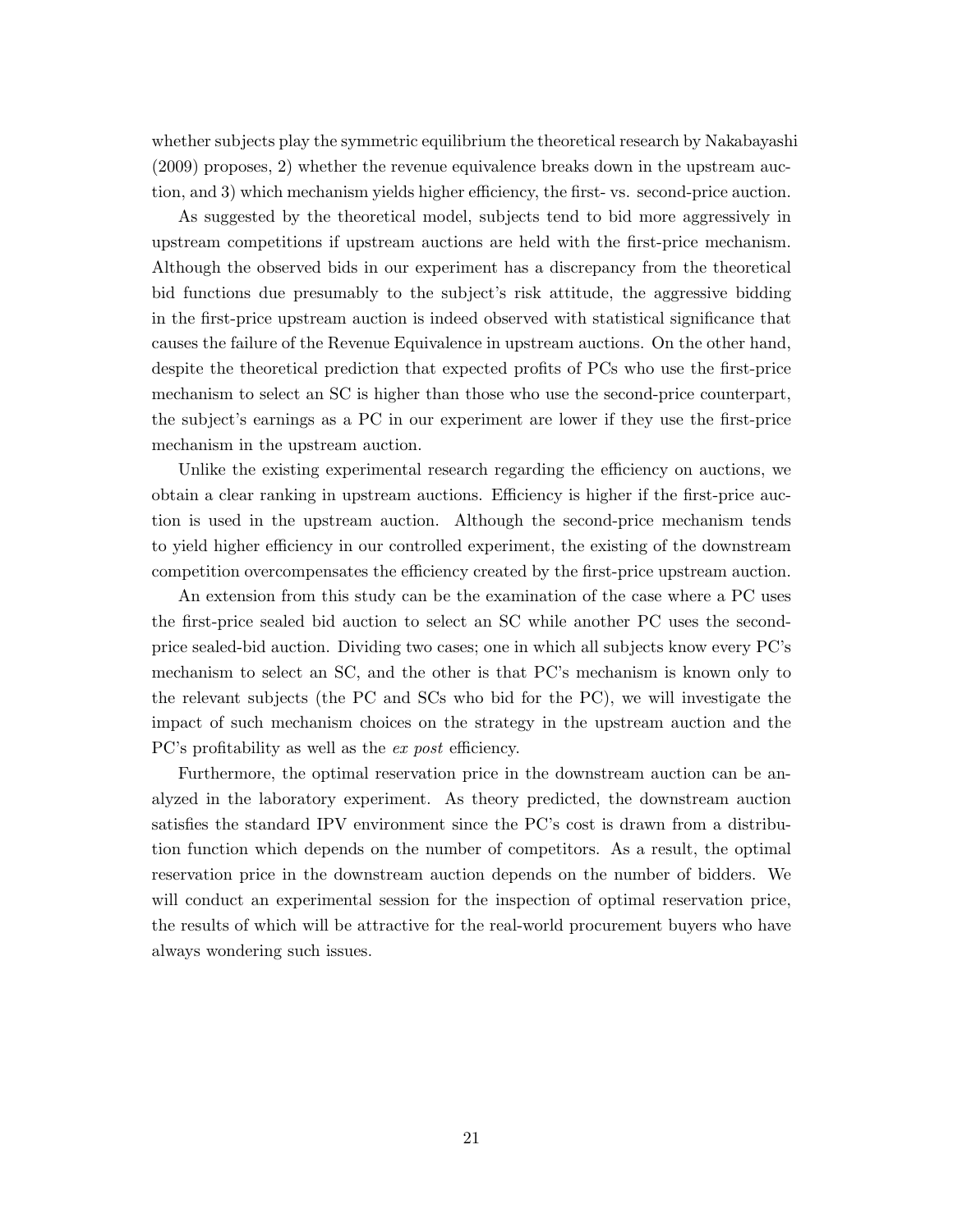# Appendix A

The social surplus is equal to

$$
SS^{FP} = \frac{4}{5}
$$

if the first-price mechanism is used in upstream competitions.

To compute the social surplus in the case of the second-price mechanism in upstream competitions, let  $t_{i,j}$  denote the lowest signal among those of the four SCs. Let also  $t_{i,j'} \in \{1,2\}$  be an index that satisfies  $j' \neq j$ . Then, the probability with which is not the highest is  $2/3$  regardless of the value of  $t_{i,j}$ . Therefore, if  $t_{i,j'}$  is not the highest and  $SC_{i,j}$  gets the subcontract, then the conditional social surplus is given by

$$
\frac{4}{5} \cdot \frac{2}{3} = \frac{8}{15}.
$$

On the other hand, if  $t_{i,j'}$  is the highest, then  $t_{i',(1)}$  gets the subcontract where  $i' \neq i$  and (1) is the lowest order statistic among 2 signals,  $t_{\cdot,1}, t_{\cdot,2}$ . Regardless of the values  $t_{i,j}$  and  $t_{i,j'}$ , this situation happens with probability equal to  $1/3$ . Therefore, the conditional social surplus is given by

$$
\frac{3}{5} \cdot \frac{1}{3} = \frac{3}{15}.
$$

Therefore, the social surplus of the second-price mechanism in upstream competitions is given by

$$
SS^{SP} = \frac{8}{15} + \frac{3}{15} = \frac{11}{15},
$$

which is 8.3 percent smaller than  $SS^{FP}$ .

# 6 Appendix B: An Experiment in Subcontract Bidding for Public Works

In this experiment, each subject (starting with you) is initially given 3,500 points. Throughout the experiment, you may bring in more points, or you may use up all your initial points. Each subject will be given a reward according to the total points he or she has at the end of the experiment at the rate of 1 yen per point.

All the information we pass out here is for use by the subject only. None of the information in this instruction is to be shared with any other subject. There is to be no talking during the experiment. If someone breaks these rules, the experiment will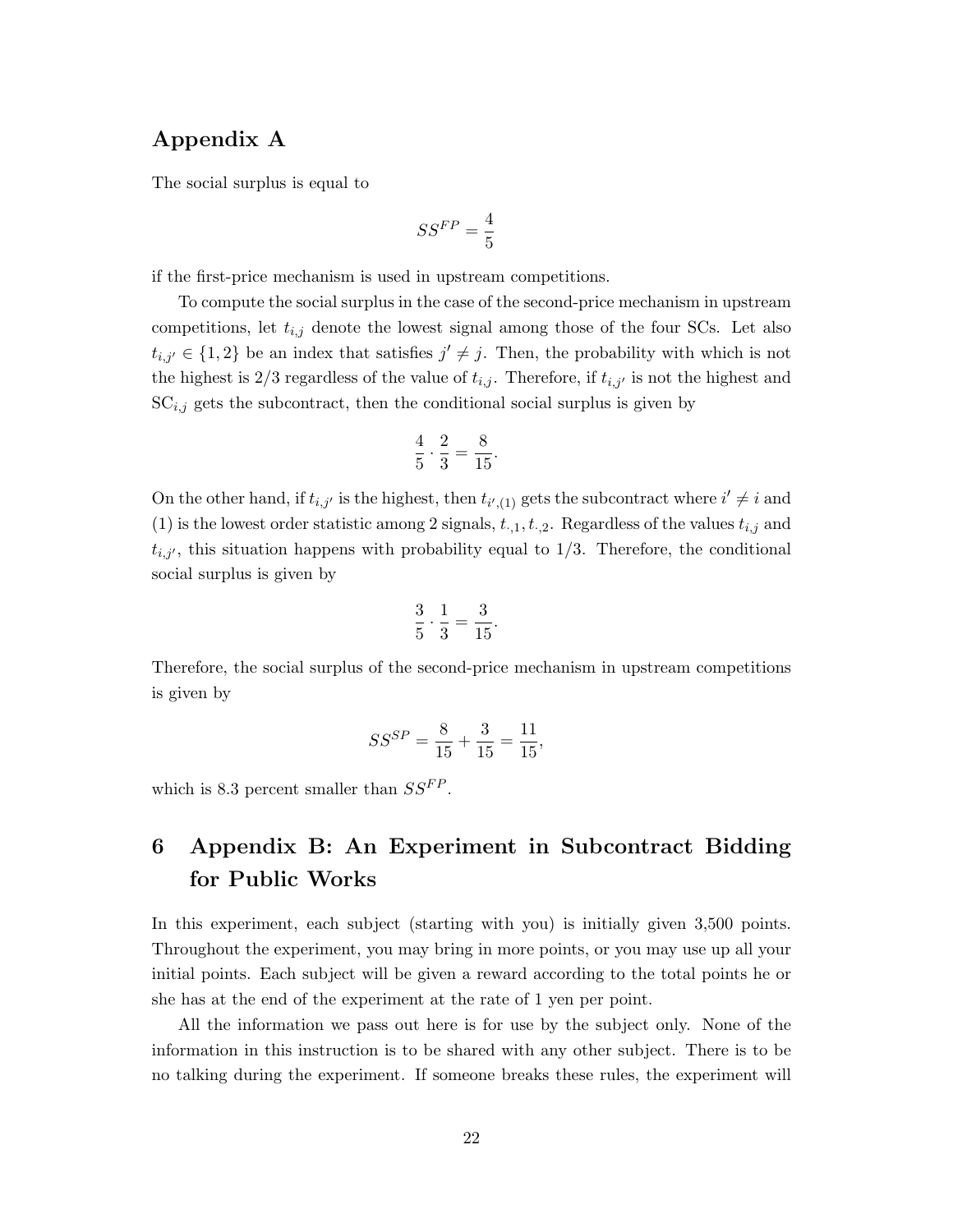be halted at that point.

#### 6.1 Summary of Experiment

In regard to a public construction project, the procurement buyer (government) chooses a company to commission the project and decides the amount it will pay out to the company by means of public bidding, from the standpoint of fairness and cost reduction. This company is called a "prime contractor". The prime constructor usually has to contract much of the project out to the construction agents. Each of these agents is called a "subcontractor", and each part of the project assigned to the subcontractor is called a job. From the viewpoint of cost reduction, the prime contractor chooses its subcontractors by having the agents make bids to see which agent has the lowest estimate of costs for the job, where these bids are not disclosed to the public. This experiment is done in order to investigate the interactions of these two types of bidding.

We have the subjects play the role of either potential prime contractors or construction agents. The role of the government is played by us. The government first announces a public construction project. Then, it is shown on your computer screen whether you are a potential prime contractor or a construction agent. If you are assigned to a construction agent, you must make a bid for subcontracting the project indicated by a prime contractor. If you are assigned to a prime contractor, you must make a bid to the government for the public construction project.

#### 6.2 Process of Experiment

#### 6.2.1 Subsessions and the Order of Bidding

This experiment consists of three sessions. Before each subsession starts, there is a trial run of 3 periods. The results of the bids in this trial run account for nothing of your total points. Any necessary information is shown on your computer screen.

Subsession 1 has ten periods. At the beginning of each period, two subjects are randomly chosen as construction agents. The prime contractor is chosen by the government a priori and it is commissioned a public construction project. Thus, there is no public bidding for any projects. Each of the two construction agents is first randomly given an integer that ranges from 1001 to 2000 point as its construction cost for the job of the construction project. This construction cost is the agent's private information. The agent who makes the lowest bid wins the subcontract bidding and receives the same amount as the second lowest bid (the sealed-bid second-price auction). The payment you receives as a subject is counted for your total point, but nothing is counted unless you are chosen as a subject.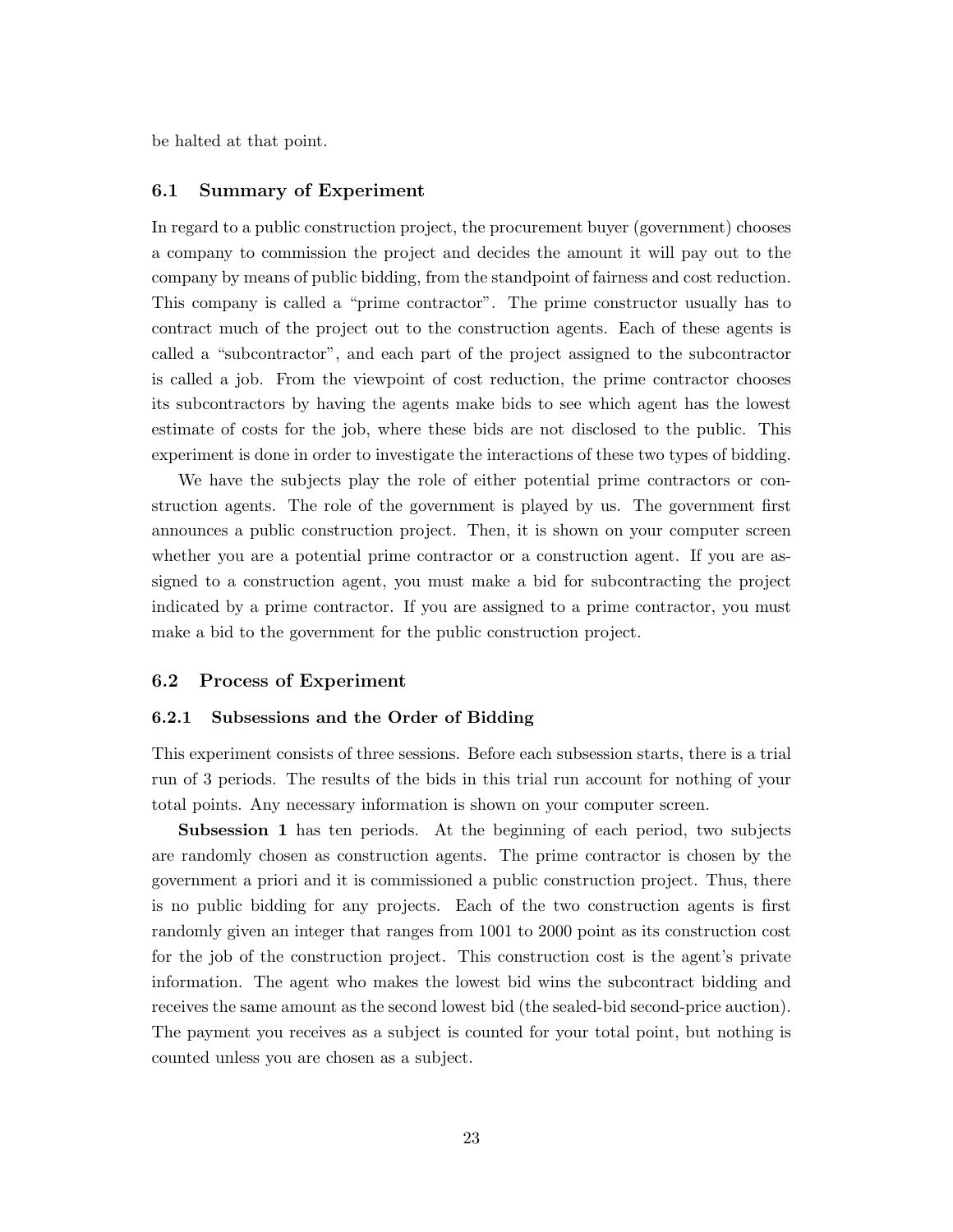Subsession 2 also has ten periods. At the beginning of each period, four subjects are randomly chosen as construction agents. The government announces a public construction projects and two potential prime contractors participate in bidding for the project. Prior to this bidding, each potential prime contractor asks two construction agents to make a subcontract bid. These two construction agents are randomly assigned to a potential prime constructor, and each construction agent are first randomly given an integer that ranges from 1001 to 2000 points as its construction cost for the job of the construction project. This construction cost is the agents private information.

A computer program assigns to each potential prime contractor one subcontractor, choosing the agent who makes the lowest bid as the subcontractor. Each potential prime contractor commits to a contract that if the potential prime contractor wins the public construction project, it will (1) ask the subcontractor to do a job and (2) pay the same amount as the second lowest bid in the subcontract bidding to the subcontractor. If the potential prime contractor makes the lowest bid for the project, it wins the project and receives exactly the same amount as its bid from the government.

At this time, a computer program makes a bid on behalf of each potential prime contractor so that it maximizes the potential prime contractor's expected profit, given the amount the prime contractor has to pay to its subcontractor. We assume that the prime contractor does not do any on the public construction project; all of the work is done by the subcontractor. So, the cost of a public construction project for the prime contractor is just the expenses it pays to the subcontractor. So, the points for the prime contractor is the difference between the amount received from the government and the payment to the subcontractor. At last the payment to the subcontractor is made by the prime contractor who wins the project. The payment you receives as a subject is counted for your total point, but nothing is counted unless you are chosen as a subject.

Subession 3 proceeds in the same way as Subsession 2 except the following three points. (1) Subsession 3 has twenty periods. There is an intermission of one minute after ten periods. (2) Each of the two potential prime contractors is handled by a subject, although a computer program assigns to each potential prime contractor one subcontractor, choosing the agent who makes the lowest bid as the subcontractor. So, (3) at the beginning of each period, six subjects are randomly chosen. Two of the subjects are randomly assigned to potential prime contractors, two of them are randomly assigned to construction agents who can bid only for a designated subcontract bidding, the remaining two are randomly assigned to construction agents who can bid only for the other designated subcontract bidding. The payment you receives as a subject is counted for your total point, but nothing is counted unless you are chosen as a subject (the sealed-bit first-price auction).

Bidder asymmetry by Estache and Iimi (2010): Asymmetric auctions are among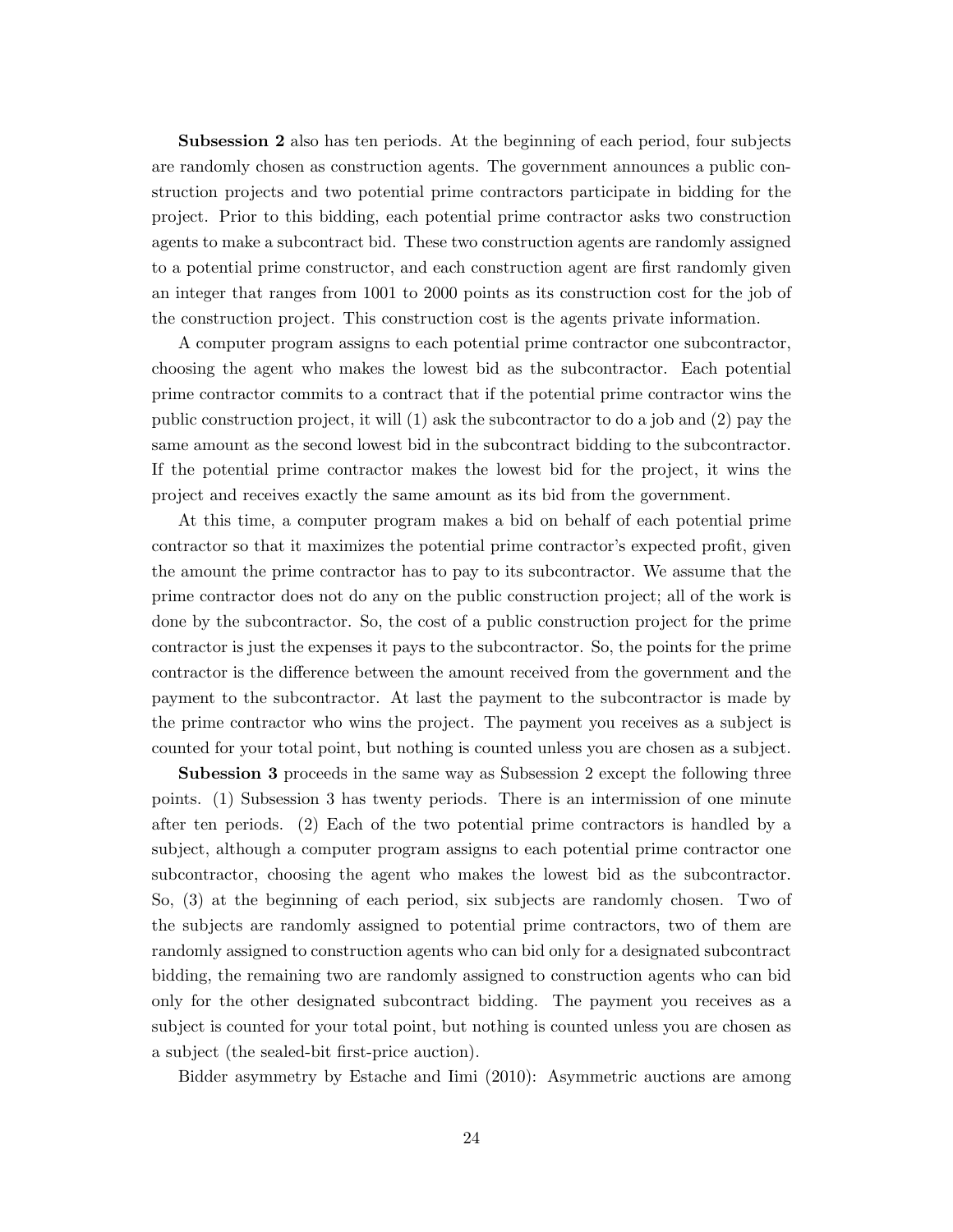the most rapidly growing areas in the auction literature. although traditional symmetric framework is still attractive for analyzing general bidding behavior in a tractable manner, it is not always applicable in practice because bidders are potentially heterogeneous in various dimensions. The existence of weak bidders – also referred to as fringe or entrant bidders – is particularly important from a competition policy perspective. they can promote bidding competition and break hidden collusive arrangement among strong bidders–also referred to as incumbent bidders.

#### 6.2.2 More on the Process

The subcontractor's construction costs are independently drawn from a uniform distribution between 1,001 and 2,000. The closest example is drawing a dice. The probability of a two coming up is  $1/6$ , the others also being  $1/6$ . In the same way, the probability that the construction costs for the subcontractor is  $1,033$  is  $1/1,000$ . On the computer , the range of bidding for both potential prime contractors and construction agents is also limited to integers that ranges from 1,001 to 2,000.

The winner of bidding is determined randomly in the case of a tie. Any periods in any sessions should be completed in 60 seconds. When 60 seconds elapses, we urge subjects to complete the period as soon as possible. For each period during a session, he necessary information is shown on your computer screen,. Based on this information,

#### 6.2.3 How to Calculate Profits

If you are the potential prime contractor, the profit you make from a public construction project is

> yuor  $profit = the amount you receive from the government$ −the amount paid to the subcontractor

This profit may be gained if you are awarded the contract by being the lowest bidder in the public construction project. On the other hand, if you are the subcontractor, the profit you make from a job of a public construction project is

profit = the ayment from the prime Contractor − your construction cost

This profit may be gained not only if you are the lowest bidder in the subcontraction bidding but also if the potential prime contractor you are working with is fortunate enough to be commissioned the public construction project.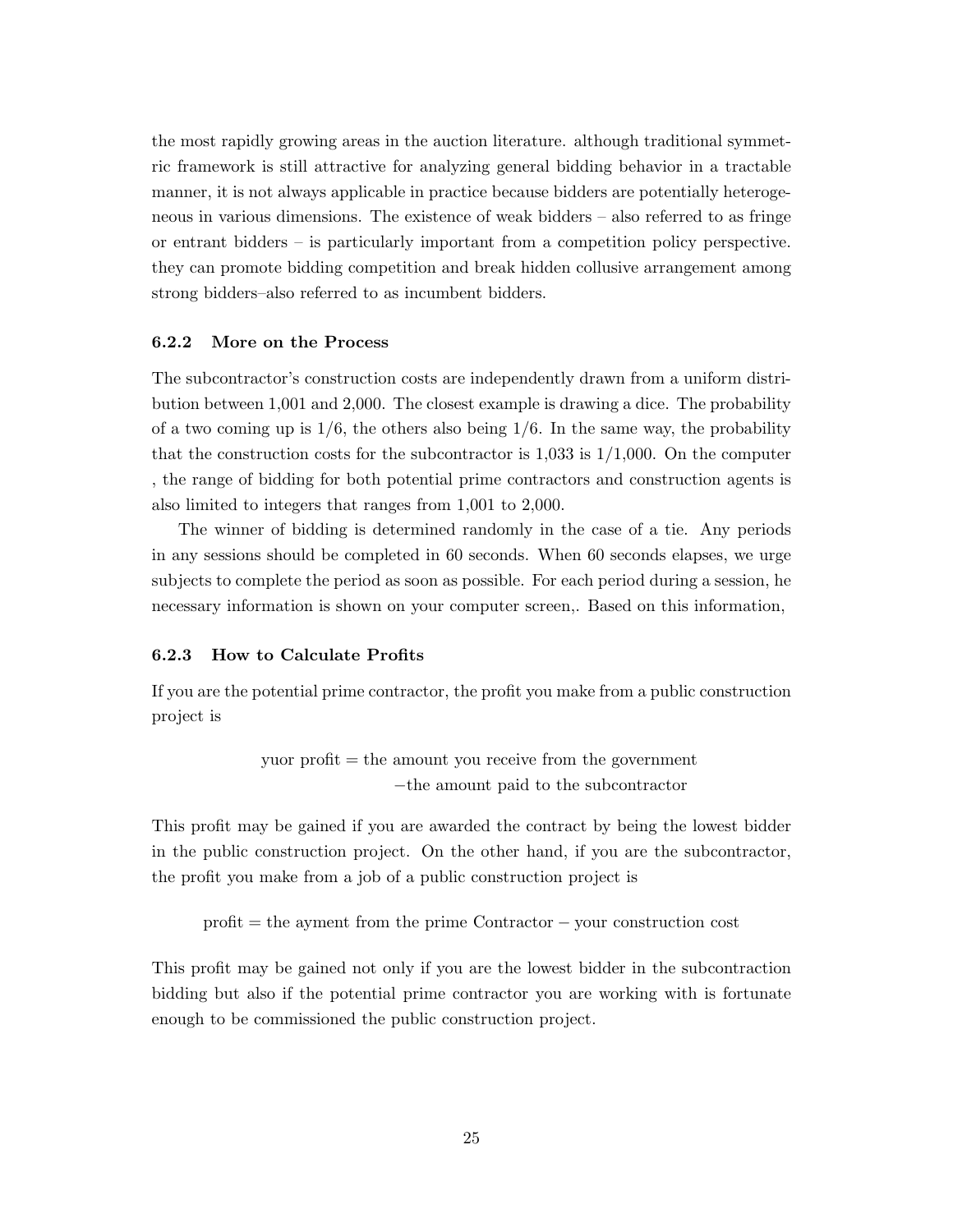#### 6.2.4 Practice Questions

- 1. Suppose that you are a construction agent and your construction cost is 1,390 points. Now, you bid 1,390 points. How much profit will you gain, when you wins the subcontract bidding?
- 2. Suppose that you are a construction agent and your construction cost is 1,202 points. If, in the next period, you are chosen as a construction agent again, what is the probability of your construction cost being higher than 1,500 points?
- 3. Suppose that in Subsession 2 or 3, you are a subcontractor of a potential prime contractor. The difference between your bid and your construction cost is 265 points. If, later, your potential prime contractor is commissioned a public construction project, what is your profit?
- 4. Suppose that in Subsession 2 or 3, you are a construction agent and your construction cost is 1,530 points. Now, you won the subcontract bidding at 1,300 points, but your potential prime contractor lost the bidding for a public construction project. How much profit will you make?
- 5. Suppose that in Subsession 2 or 3, you are a construction agent and your construction cost is 1,880 points but you won the subcontract bidding at 1,700 points. Let's say that the potential prime contractor you are working with was commissioned a construction project. How much profit will you make?
- 6. Suppose that you are a construction agent and your construction cost is 1,240 points. What is the probability of your rival construction agent having his oe her cost of over 1,500 points?
- 7. Suppose that in Subsession 3, you are a potential prime contractor and your subcontractors bid 1,350 points and 1,504 points. How much will be the costs for the subcontractor you choose?
- 8. Suppose that in Subsession 3, you are a potential prime contractor and your subcontractors bid 1,090 points and 1,950 points. How much will be your expense?
- 9. Suppose that in Subsession 3, you are a potential prime contractor and your subcontractors bid 1,090 points and 1,950 points. If you bid 1,057 points and were awarded the public construction project, how much profit will you gain?

Morgan et al. (2003)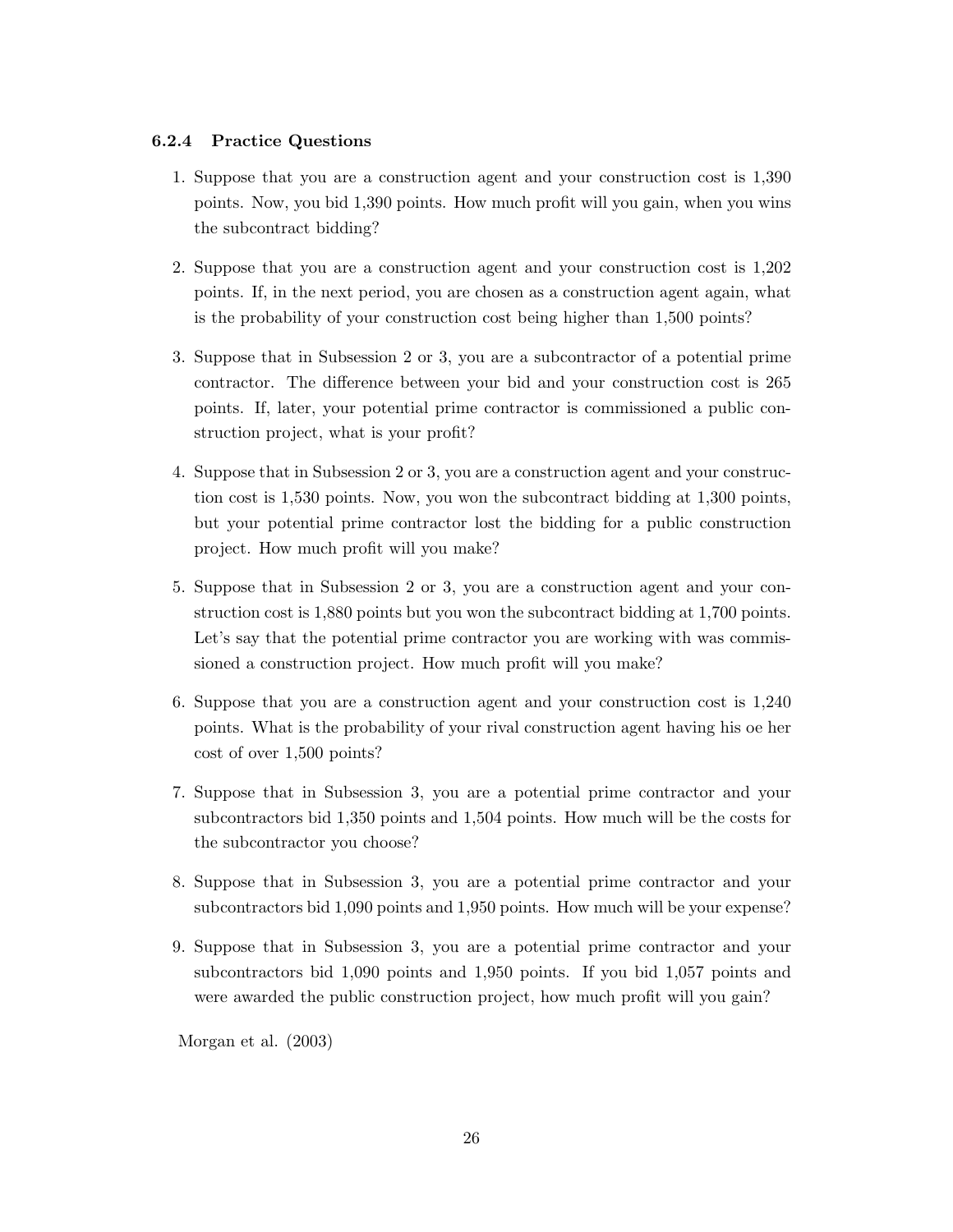We study auctions where bidders have independent private values but attach a disutility to the surplus of rivals, and derive symmetric equilibria for first-price, secondprice, English, and Dutch auctions. We find that equilibrium bidding is more aggressive than standard predictions. Indeed, in second-price auctions it is optimal to bid above one's valuation; that is, bidding "frenzies" can arise in equilibrium. Further, revenue equivalence between second-price and first-price auctions breaks down, with second-price outperforming first-price. We also find that strategic equivalence between second-price and English auctions no longer holds, although they remain revenue equivalent. We conclude that spiteful bidding rationalizes anomalies observed in laboratory experiments across the four auction forms better than the leading alternatives.

# References

- [1] Andreoni, J, Che Y-K, Kim, J (2007). An Asymmetric information about rival's types in standard auctions: an Experiment. Games and Economic Behavior 59, 240-259
- [2] Aoyagi, M (2003). Bid rotation and collusion in repeated auctions. Journal of Economic Theory 112, 79-105
- [3] Bajari, P, Ye, L (2003). Deciding between competition and collusion. Review of Economics and Statistics 85, 971-989
- [4] Chew, SH, Nishimura, N (2003). Revenue non-equivalence between the English and the second-price auctions: experimental evidence. Journal of Economic Behavior and Organization 51, 443-458
- [5] Cox, J, Smith, V, Walker, J (1982). Auction market theory of heterogeneous bidders. Economics Letters 9, 319-325
- [6] Cox, J, Smith, V, Walker, J (1988). Theory and individual behavior of first-price auctions. Journal of Risk and Uncertainty 1, 61-99
- [7] Goeree, J, Holt, C, Palfrey, T (2002). Quantal response equilibrium and overbidding in private value auctions. Journal of Economic Theory 104, 247-272
- [8] Kagel, JH, Levin, D (2008). Auctions: Experiments. In: New Palgrave dictionary of Economics (2nd ed). Blume LE, Derlauf, AN eds.
- [9] Nakabayashi, J (2009). Procurement auctions with pre-award subcontracting. Tsukuba Economics WP 2009-013, University of Tsukuba